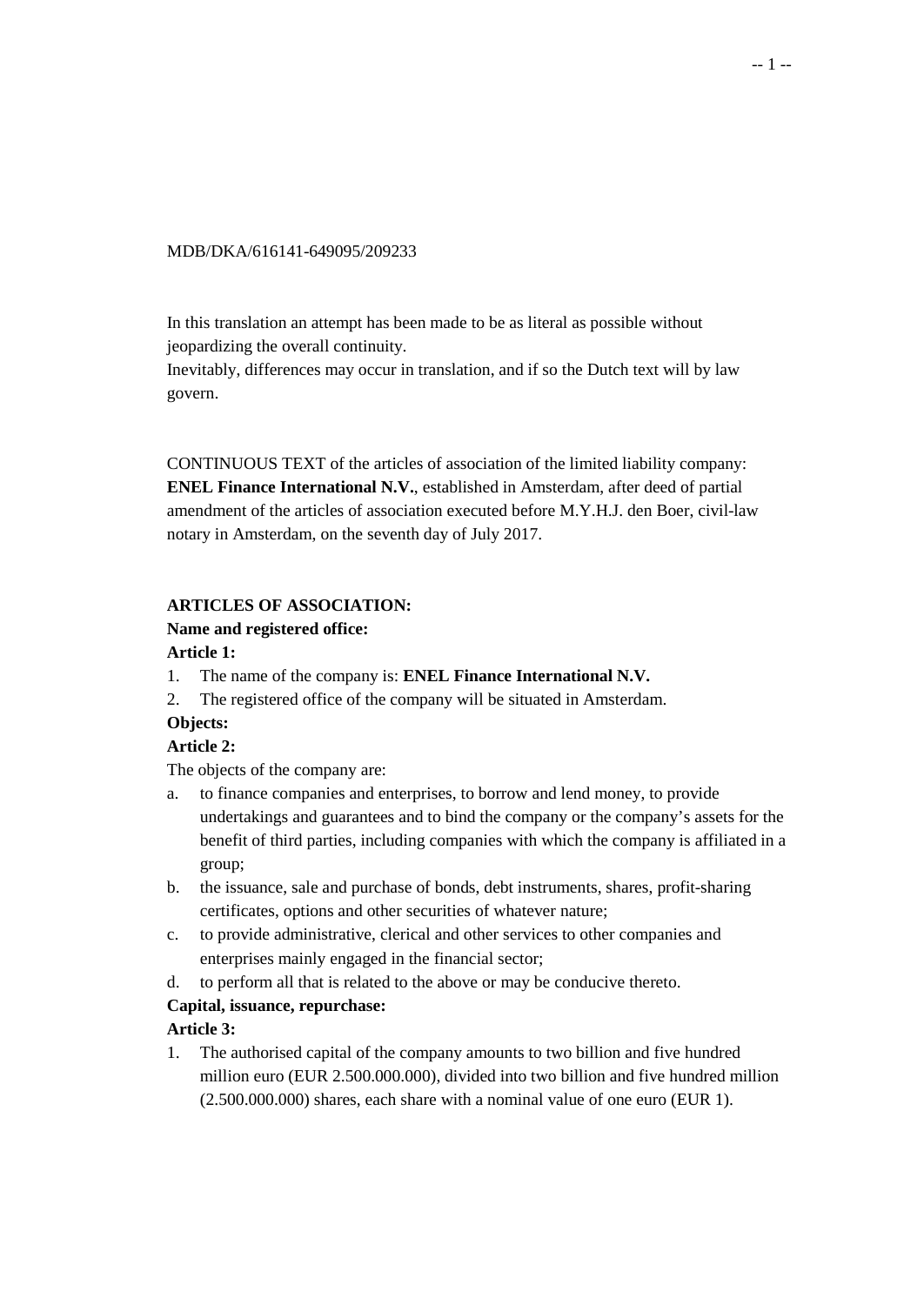- 2. The issue of shares shall take place at the times and under the conditions to be determined by the general meeting of shareholders.
- 3. In the event of an issue of new shares, each shareholder shall have a pre-emption right to acquire new shares in proportion to the aggregate nominal amount of his shares. There shall be no pre-emption rights in respect of shares that are issued by a non-cash contribution. There shall furthermore be no pre-emption rights in respect of shares issued to employees of the company or of a group company.
- 4. Pre-emption rights may at any time be limited or excluded in relation to a particular issue, by a resolution passed by the general meeting of shareholders.
- 5. Within two weeks of a resolution for that purpose, the company shall announce the issue with pre-emption rights and the period in which such rights can be exercised by sending a written notice to all shareholders at the addresses in the shareholders' register. The pre-emption rights may be exercised for a period of at least two weeks after the date on which the notice was sent.
- 6. The general meeting of shareholders may assign its authority referred to in paragraph 2 and paragraph 4 to another corporate body for a period, not exceeding five years. Upon such designation the number of shares which may be issued must be specified. The designation may be extended each time for periods not exceeding five years. Unless such designation provides otherwise, it may not be withdrawn.
- 7. A resolution of the general meeting of shareholders for limitation or exclusion of the pre-emption right or for assignment of another body that has been authorised to resolve to do so require at least a two-thirds majority of the votes cast at a meeting if less than one half of the issued capital is represented. Within eight days after the resolution the company shall deposit the full text thereof at the Trade Register.
- 8. The provisions of the preceding paragraphs of this Article shall also apply where rights are granted to subscribe for shares. Shareholders shall not, however, have pre-emption rights in respect of shares being issued to a person exercising an existing right to subscribe for shares.
- 9. Issue of a share requires a deed executed for that purpose before a Dutch civil law notary which deed shall mention those involved as parties.
- 10. The company may not subscribe for its own shares in case of an issuance of shares in its own capital.

# **Shares and depositary receipts:**

# **Article 4:**

- 1. The shares are registered shares and are numbered consecutively starting from 1. Issue of bearer shares is not allowed.
- 2. No share certificates shall be issued by the company.
- 3. The company may cooperate in the issue of registered depositary receipts of shares.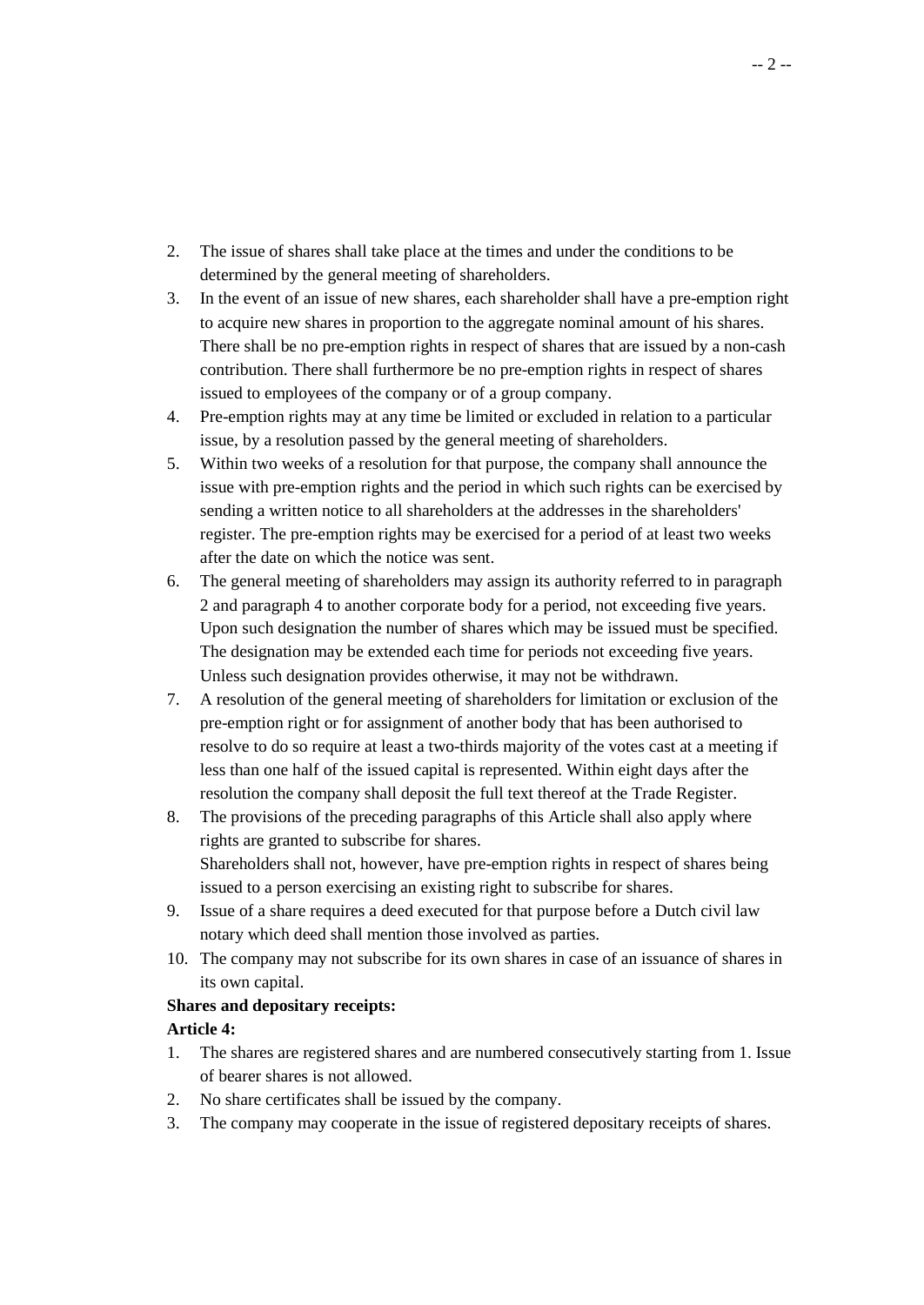#### **Payment on shares:**

#### **Article 5:**

- 1. Upon the issue of shares the aggregate nominal amount must be paid up. A stipulation may be made to the effect that a part, not exceeding three-quarters of the nominal amount, need not be paid-up until the company has made a call to require payment.
- 2. Payment for shares shall be made in cash unless a non-cash contribution has been agreed. Payment in foreign currency may only be made with the company's approval. If payment is made in foreign currency, a banker's statement as referred to in Article 2:93a paragraph 3 Dutch Civil Code shall be deposited at the Trade Register within two weeks after payment.
- 3. A non-cash contribution shall occur without delay after acceptance of the share or following the day on which an additional payment is called up or agreed upon.
- 4. A description shall be drawn up of the contribution to be made. The description shall relate to the situation on a day no less than five months prior to the day the shares are subscribed for or the additional payment is called up or agreed upon. All managing directors shall sign the description; if the signature of any of them is lacking, this fact shall be recorded and the reasons therefore so noted.
- 5. An auditor or, if the law so permits, an accountant-administrative consultant, shall issue a statement on the description.
- 6. If, in accordance with the provisions of Article 2:94b, paragraph 3 of the Dutch Civil Code, the Board of Directors decides not to draft the description and statement as referred to in paragraph 4 and 5 of this Article, the company will no later than on the eighth day before the day of contribution file an announcement, meeting all the relevant statutory requirements, at the office of the Trade Register. All directors will sign the announcement; if the signature of any of them is lacking, this fact shall be recorded and the reasons therefore so noted. Within a month following the day of the contribution, the company will file a statement at the office of the Trade Register stating that during the period between the announcement and the contribution no new exceptional circumstances occurred in respect of the valuation.
- 7. In the absence of a description and audit report in conformity with the provisions of paragraph 6 of this Article and provided, moreover, that the requirements of Article 2:94b, paragraph 5 of the Dutch Civil Code are fulfilled, one or more sharesholders that on the day of the resolution to issue shares jointly and serverally represent at least five percent of the issued capital, may require the Board of Directors to draft a description in respect of which an audit report is issued. The Board of Directors will do so in the situations as mentioned in Article 2:94b of the Dutch Civil Code.

### **Repurchase of shares:**

**Article 6:**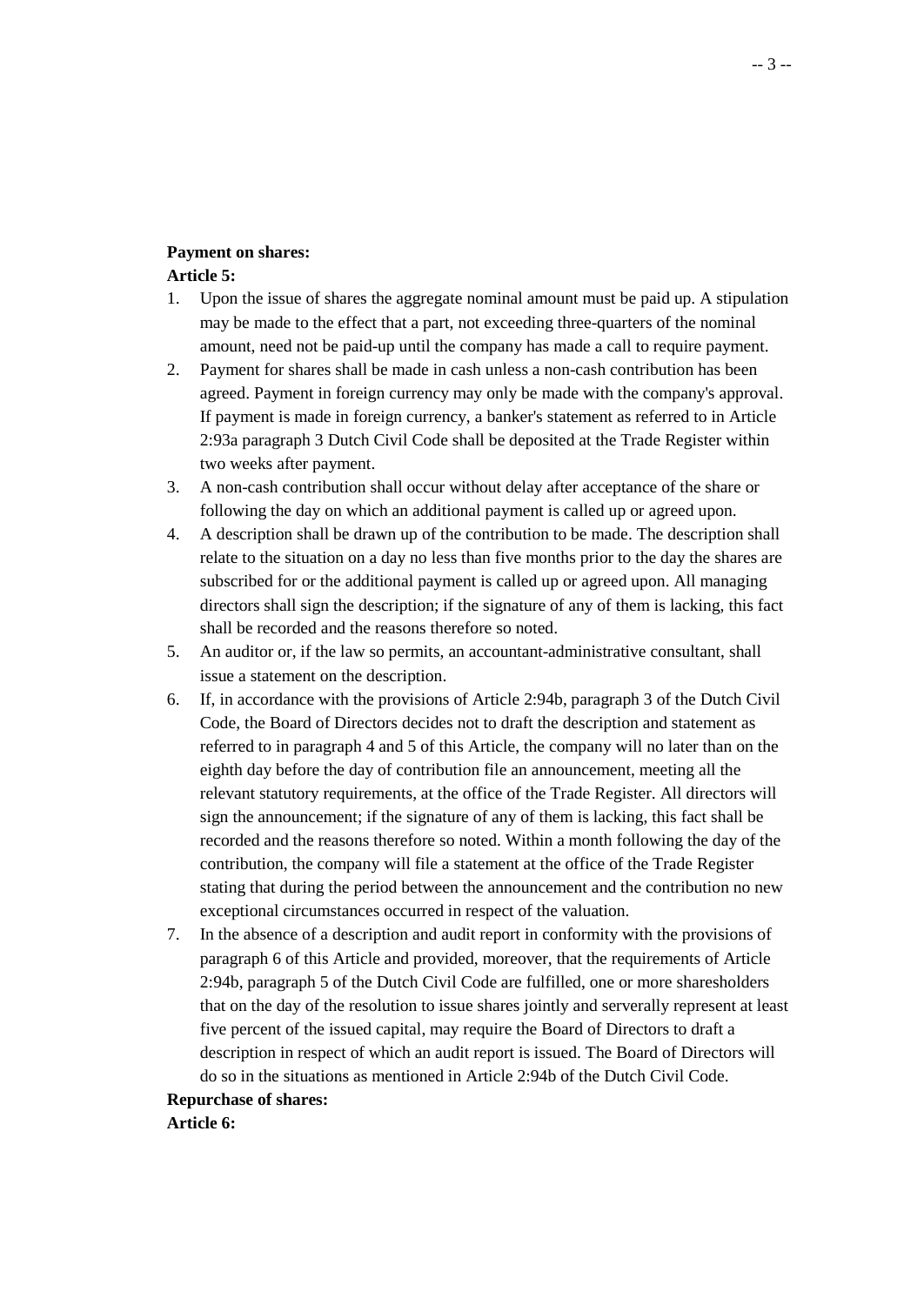- 1. The company will be authorised to purchase fully paid shares in its capital at its own expense for no consideration.
- 2. With due observance of the relevant provisions under Dutch law, the company will be authorised to purchase fully paid shares in its capital at its own expense for valuable consideration, only if:
	- a. the shareholders' equity, less the purchase price, is not less than the paid-up and called-up part of the capital, increased by the reserves that have to be maintained by virtue of Dutch law or the Articles of Association;
	- b. authorisation to purchase has been obtained from the general meeting of shareholders. This authorisation is valid for a maximum period of five years. In its authorisation, the general meeting of shareholders must determine how many shares may be obtained, how these may be obtained and the parameters of the price.

 For the purpose of the above, the amount of the shareholders' equity as stated in the most recently adopted balance sheet less the acquisition price for shares in the capital of the company, the amount of the loans as referred to in article 2:98c, paragraph 2 of the Dutch Civil Code and distributions from profits or reserves to others for which the company and its subsidiaries became indebted since the balance sheet date is decisive. When more than six months have lapsed since the end of a financial year without the adoption of the company's annual accounts, the acquisition pursuant to this paragraph shall not be permitted.

- 3. The term 'shares' as used in paragraphs 1 and 2 shall include depositary receipts issued for shares.
- 4. Disposal by the company of shares in its own capital shall only take place after approval of, and subject to the conditions to be set by, the general meeting of shareholders or as far as no other corporate body has been authorized by the general meeting of shareholders for that purposes for a maximum period of five (5) years. The authorization can each time be extended for a maximum period of five (5) years.
- 5. The company may not provide security, give a price guarantee, or otherwise warrant the performance of or bind itself jointly and severally in addition to or for others for the purpose of the subscription or acquisition by others of shares in the capital of the company or depositary receipts thereof. The same prohibition applies to the company's subsidiaries.

 The company and its group companies may only provide loans for the purpose of the subscription or acquisition by others of shares in the capital of the company or depositary receipts thereof upon fulfilment of the requirement as set forth in article 2:98c of the Dutch Civil Code.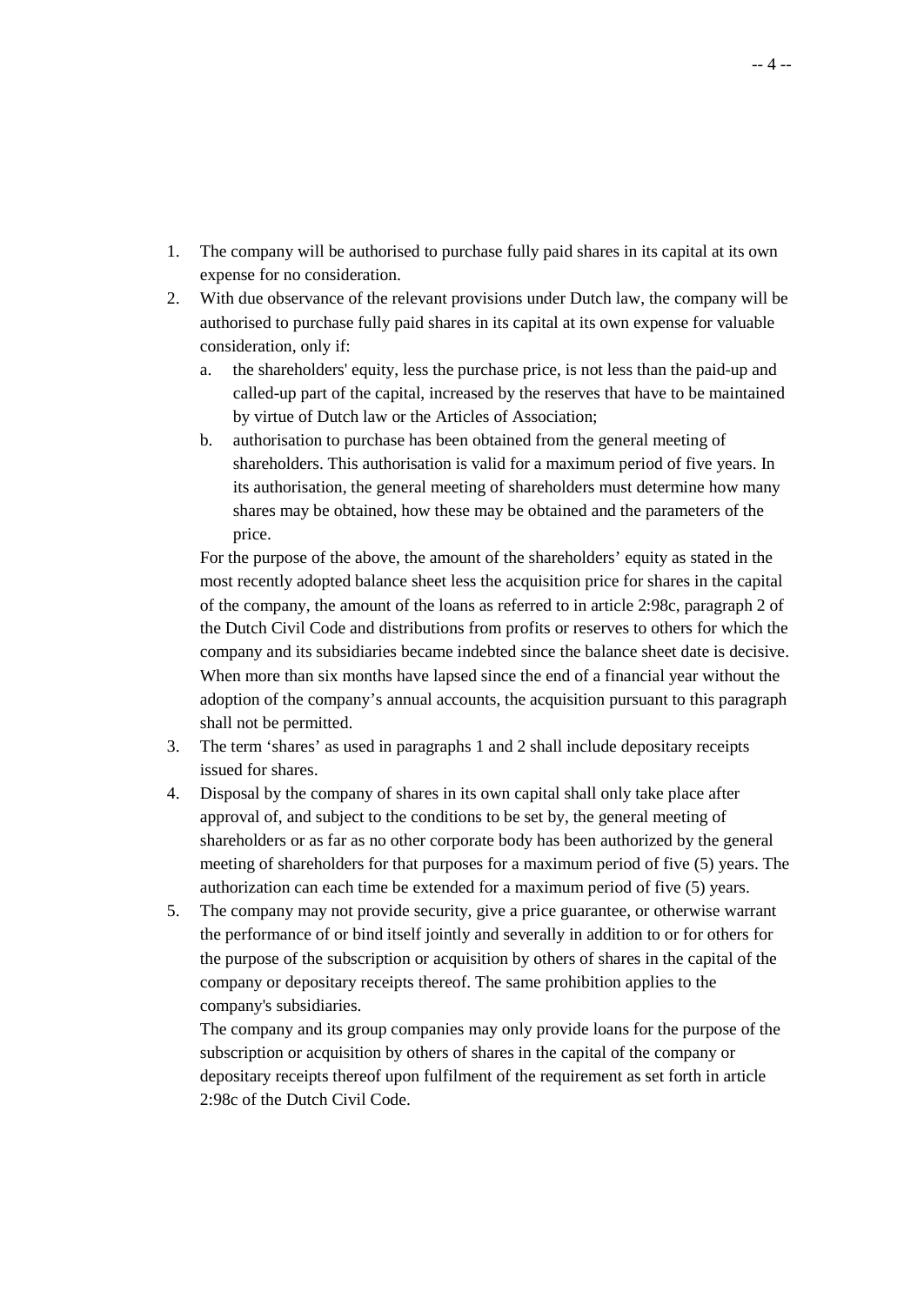The foregoing in this paragraph does not apply in the event that shares or registered depositary receipts of shares are issued or acquired by or in favour of employees of the company or a group company.

# **Capital reduction:**

# **Article 7:**

- 1. The general meeting of shareholders may resolve to reduce the issued share capital by cancelling shares or by reducing the nominal amount of the shares through an amendment to the Articles of Association. The resolution must specify the shares to which the resolution relates and provide for the implementation of the resolution. The paid and called-up part of the share capital may not fall below the minimum share capital required by law at the time of the resolution.
- 2. A resolution to cancel shares may relate only to shares held by the company itself or in respect of which it holds the depositary receipts.
- 3. A reduction of the nominal amount of the shares without repayment and without release of the obligation to pay shall be effected in respect of all shares on a proportional basis.
- 4. A partial repayment of capital on shares or release from the obligation to pay shall be allowed only as part of the implementation of a resolution to reduce the nominal amount of the shares. Such repayment or release must be effected in respect of all shares on a proportional basis.
- 5. The requirement of proportionality as referred to in paragraph 3 and 4 may be waived with the consent of all shareholders concerned.
- 6. A resolution to reduce the share capital requires at least a two-thirds majority of the votes cast at a meeting if less than one half of the issued capital is represented at the meeting.
- 7. The notice convening a meeting at which a resolution as referred to in this Article is passed shall state the purpose of the reduction of share capital and the manner of implementation.
- 8. The company shall deposit the resolutions referred to in paragraph 1 of this Article with the Trade Register and shall announce the deposit in a daily newspaper with national distribution. The legal procedure for a capital reduction shall be applicable.

# **Shareholders' register:**

# **Article 8:**

1. The management board shall keep a register at the offices of the company containing the names and addresses of all shareholders and providing the date on which they acquired the shares and number of shares held by them, the date of acknowledgment or notice as well as the amount paid-up on each share.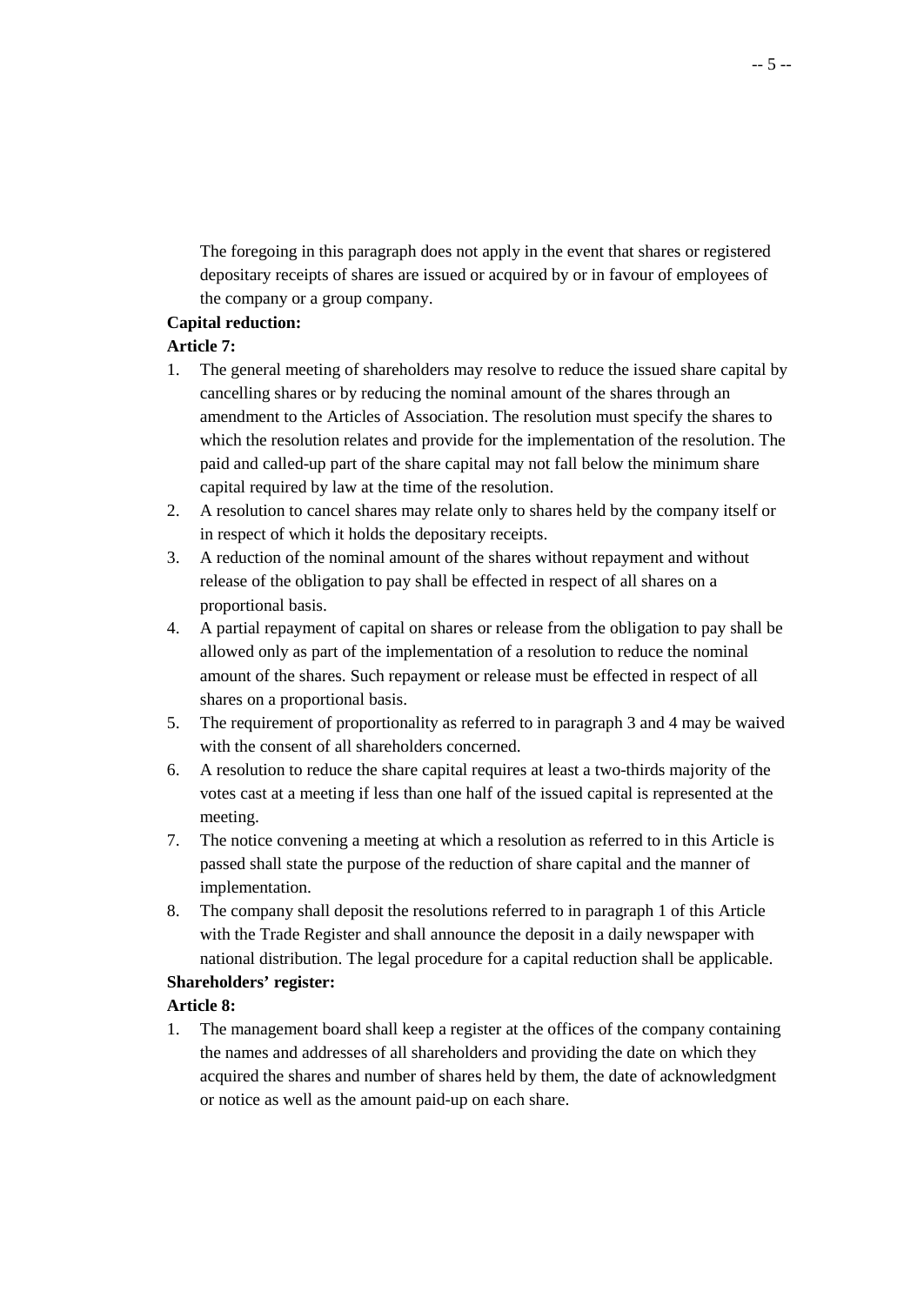If a shareholder has consented to receiving notice for the general meeting of shareholders by electronic communication, the shareholders' register shall also contain the e-mail addresses of such shareholder.

 Each release from liability granted for payments not yet made on the shares shall also be entered in the register.

- 2. The register shall also contain the names, addresses and, if applicable, the e-mail addresses of those having a right of usufruct or pledge in respect of shares, stating the date on which they acquired said right, the date of acknowledgment or notice and whether they have the right to vote on the respective shares and the rights which Dutch law confers to the holders of depositary receipts issued with the cooperation of a company.
- 3. Furthermore, the register will contain the names, addresses and, if applicable, the email addresses of the holders of depositary receipts issued with the cooperation of the company.
- 4. Each shareholder, usufructuary or pledgee and each holder of depositary receipts issued with the cooperation of the company is obliged to make sure that his address is known to the company.
- 5. All notices to shareholders, holders of depositary receipts, usufructuaries and pledgees shall be capable of being validly represented at the addresses most recently made known to the company.

 The holders of depositary receipts issued with the cooperation of the company, the pledges and holders of a right of usufruct with voting rights hereinafter also referred to as: the "**holders of depositary receipts**".

- 6. The register must be kept up to date on a regular basis. Each entry and other registration in the register shall be signed by a managing director.
- 7. On request the management board of the company will free of charge issue an extract from the register to a holder, usufructuary or pledgee of shares with regard to his right to a share.

# **Usufruct and pledge on shares:**

# **Article 9:**

- 1. A right of usufruct or pledge may be established on shares.
- 2. Any rights arising from a share that pertain to the acquisition of additional shares shall also vest in the shareholder, provided that he compensates the usufructuary with the value of such rights to the extent that the latter is entitled thereto under his right of usufruct.
- 3. The shareholder has the right to vote on shares on which a right of usufruct or pledge has been established.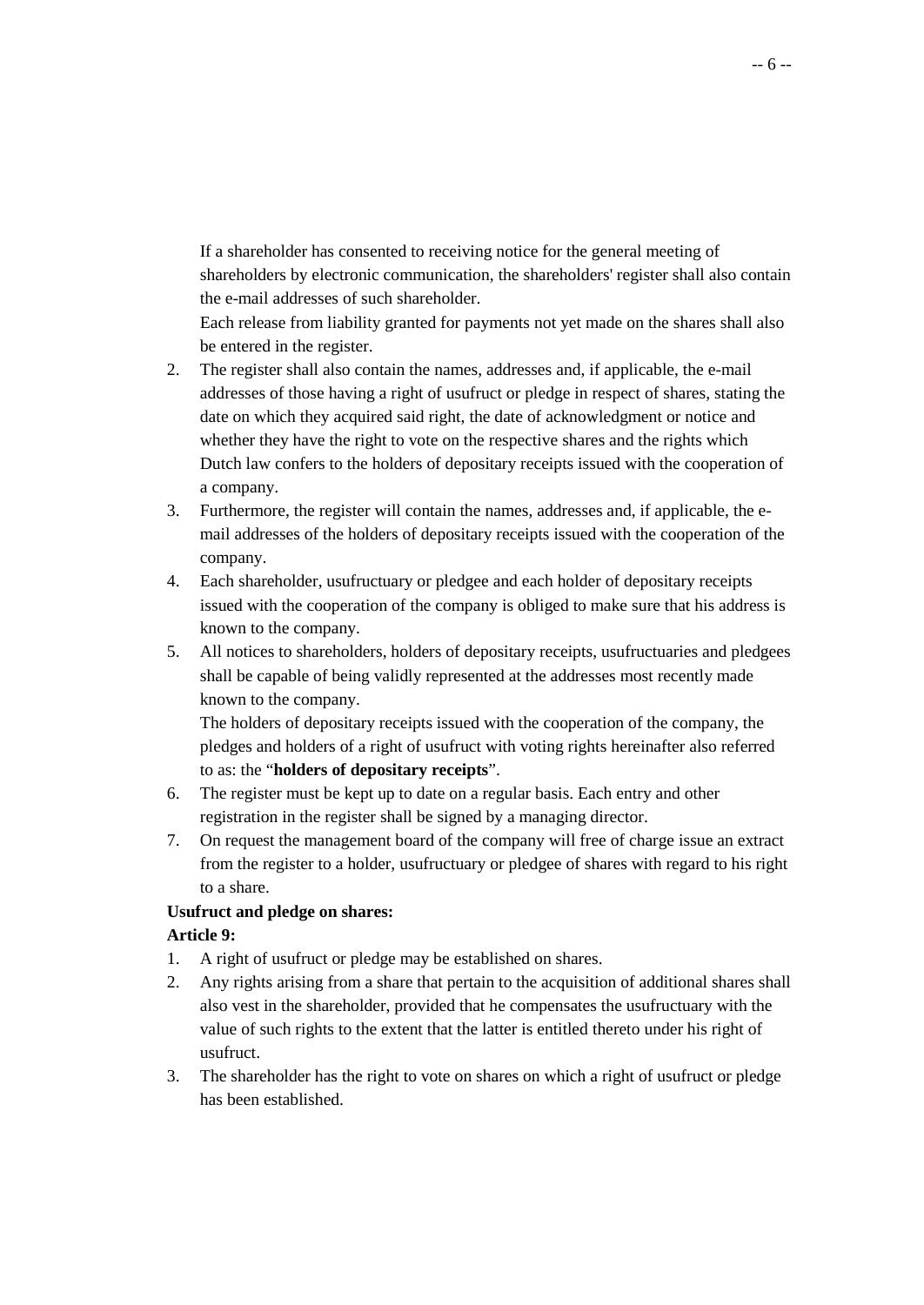- 4. Notwithstanding the previous paragraph, a holder of a right of usufruct or a pledgee shall have the right to vote if this was provided when the relevant limited right was established.
- 5. Shareholders without the right to vote and usufructuaries and pledgees with the right to vote shall have the rights which Dutch law confers to the holders of depositary receipts issued with a company's cooperation.
- 6. A usufructuary or pledgee without the right to vote shall not have the rights conferred by Dutch law to the holders of depositary receipts issued with the cooperation of a company.

#### **Transfer of shares or limited rights on shares: Article 10:**

- 1. Transfer of a share or a limited right thereon requires a deed which deed shall mention those involved as parties. This deed shall have to be executed before a civil law notary officiated in the Netherlands.
- 2. A transfer of a share or a limited right thereon in accordance with the provision of the previous paragraph shall also be legally binding on the company. Except in the event that the company itself is a party to a legal act, the rights attached to the share may not be exercised until it has acknowledged the legal act or the deed has been served on it or it has acknowledged it by entry in the shareholders' register, all this with due observance of the provisions of Article 2:86a and Article 2:86b Dutch Civil Code.

# **Joint ownership:**

# **Article 11:**

When shares or depositary receipts issued with the company's cooperation are held jointly, the joint holders can only be represented vis-à-vis the company by a person authorized by them in writing for that purpose. The joint holders can also authorize more than one person. When shares are held jointly, the joint holders can at the request of a joint holder upon the authorisation or at a later stage - unanimously - decide that such number of votes will be cast in accordance the joint holder's instruction as shall correspond with his share of the joint ownership.

# **Management:**

# **Article 12:**

1. The management of the company has been entrusted to a management board, consisting of one or more managing directors.

Legal entities may also be appointed managing directors.

- 2. Managing directors are appointed by the general meeting of shareholders.
- 3. The general meeting of shareholders shall decide upon the number of managing directors.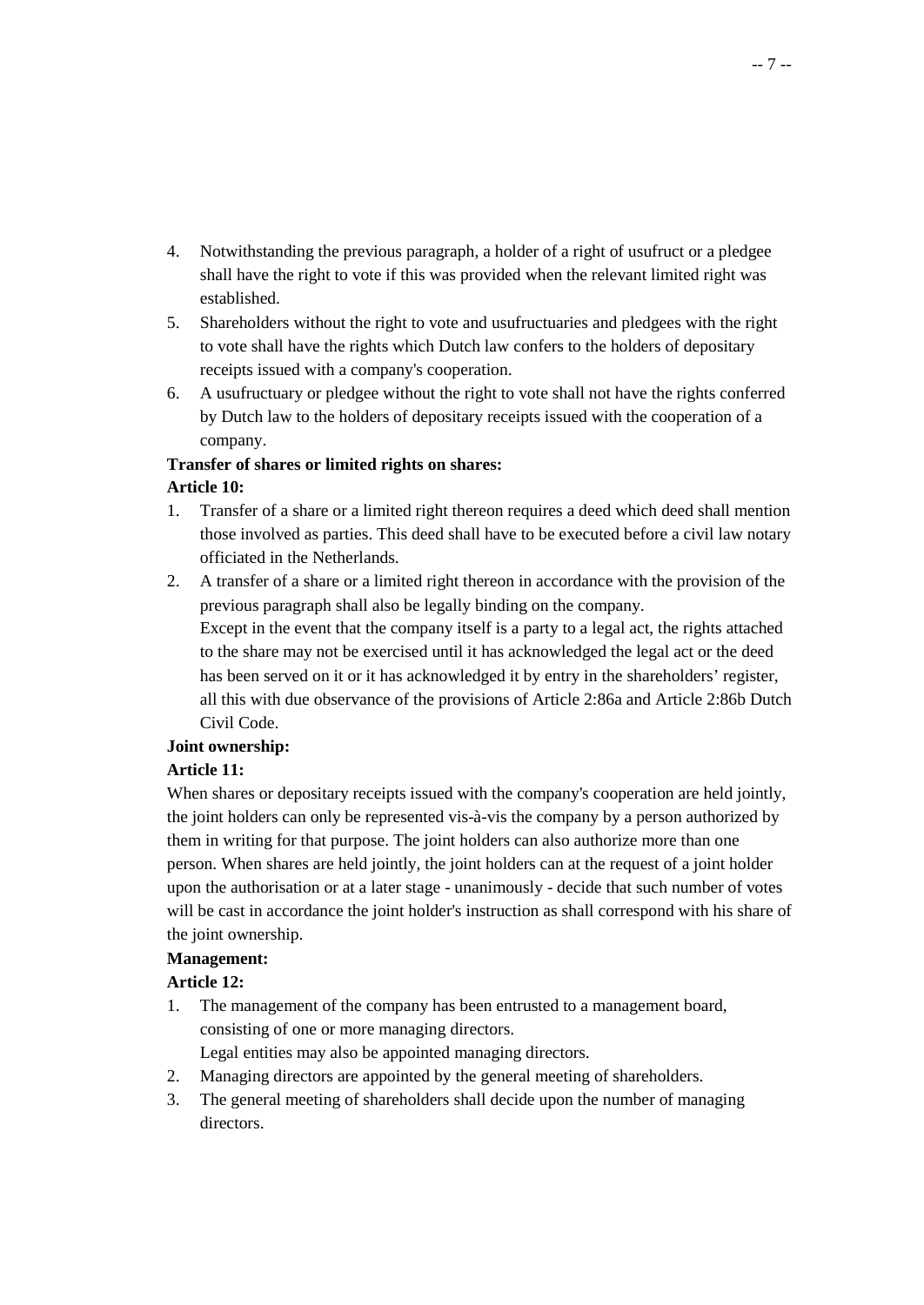- 4. Managing directors may at all times be suspended and dismissed by the general meeting of shareholders.
- 5. If, in the event of suspension of a managing director, after three months no resolution has been adopted by the general meeting of shareholders to dismiss him, the suspension shall terminate.
- 6. A managing director shall be given the opportunity to account for his actions in the general meeting of shareholders during which his suspension or dismissal is discussed and have an adviser assist him therein.
- 7. The company shall have a policy on the remuneration of the management board. The policy shall be determined by the general meeting of shareholders. The remuneration policy shall include the matters described in Article 2:383 c up to and including e of the Dutch Civil Code to the extent that these relate to the management. If the company has established a works council pursuant to the statutory provisions, the works council shall be notified in writing by the management of the remuneration policy at the same time as this is submitted to the general meeting of shareholders.
- 8. The remuneration of directors shall be fixed by the general meeting of shareholders in accordance with the remuneration policy.
- 9. In the event of any vacancies, or the absence of a managing director, the remaining managing director or managing directors will be charged with the management of the company.

 In the event of any vacancies, or the absence of all managing directors or any managing director, the company shall temporarily be managed by a person to be appointed for that purpose by the general meeting of shareholders.

# **Duties and powers:**

# **Article 13:**

- 1. If there is more than one managing director they will decide by an absolute majority of the votes. Each managing director may cast one vote. In the event of an equal division of votes the general meeting of shareholders shall decide the issue.
- 2. The management board shall hold a meeting whenever a managing director considers this necessary.

 The management board is also authorized to adopt resolutions without holding a meeting if the resolution is adopted in writing and if all managing directors have expressed themselves in favor of the proposal.

- 3. A managing director may grant another managing director a written power of attorney to represent him at the meeting.
- 4. The contemporaneous linking together by telephone conference or audio-visual communication facilities of all the managing directors, wherever they may be, shall be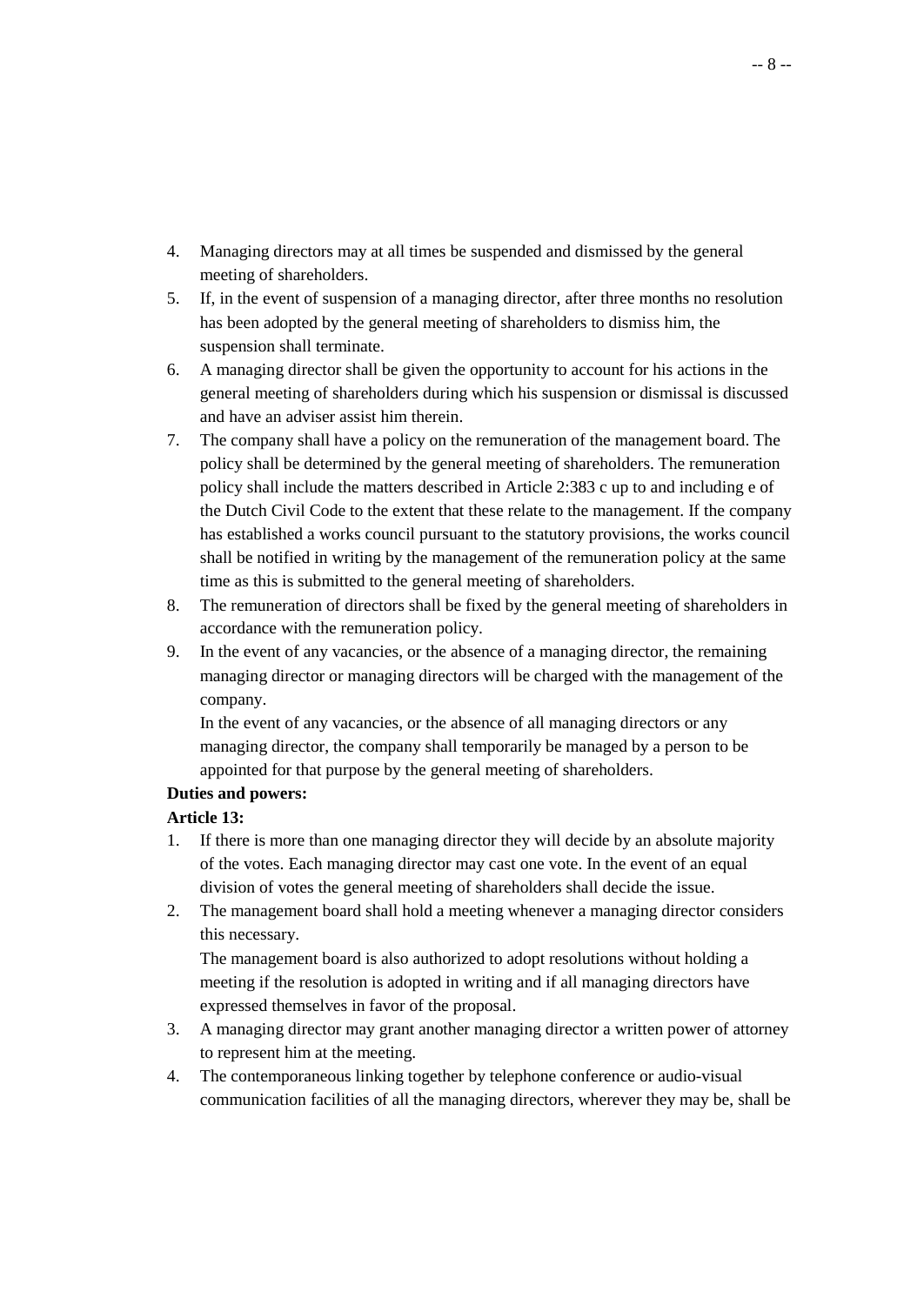deemed to constitute a meeting of the management board for the duration of the connection, unless a managing director objects thereto.

 Minutes of the matters dealt with at a meeting of the management board, authenticated by the chairman of the management board or, in the event the management board does not have a chairman, by a managing director, shall be sufficient evidence thereof and of the observance of all necessary formalities.

- 5. The management board shall have authority to draw up regulations to deal with matters that concern the management board internally. Such regulations shall not be in conflict with what has been provided in these Articles of Association. Furthermore, the managing directors shall have power to allocate their tasks amongst themselves whether or not in the regulations.
- 6. Resolutions of the management require approval of the general meeting of shareholders when these relate to an important change in the identity or character of the company or the undertaking, including in any case:
	- a transfer of the undertaking or practically the entire undertaking to a third party;
	- the entry into or termination of a long-term cooperation of the company or a subsidiary with another legal person or partnership as a fully liable partner in a limited partnership or general partnership, if such cooperation or termination is of a far- reaching significance for the company;
	- the acquisition or divestment by it or a subsidiary of a participating interest in the capital of a company having a value of at least one-third of the amount of its assets according to its balance sheet and explanatory notes or, if the company prepares a consolidated balance sheet, according to its consolidated balance sheet and explanatory notes in the last adopted annual accounts of the company.
- 7. In addition to the provision in the foregoing paragraph the management board requires the approval of the general meeting of shareholders for such resolutions as the general meeting of shareholders by its explicitly defined resolution has adopted and made known to the management board.
- 8. The absence of the approval required pursuant to the foregoing paragraphs of this Article does not affect the representative authority of the management board or each managing director.
- 9. The management board is obliged to follow the instructions of the general meeting of shareholders, with regard to the general outlines of the financial, social and economic policy as well as the personnel policy to be adopted in the company.
- 10. The managing directors have the right to attend the general meeting of shareholders; in these meetings they will have an advisory vote.
- 11. The management board shall not be authorized to file a petition for bankruptcy of the company without the instruction of the general meeting of shareholders.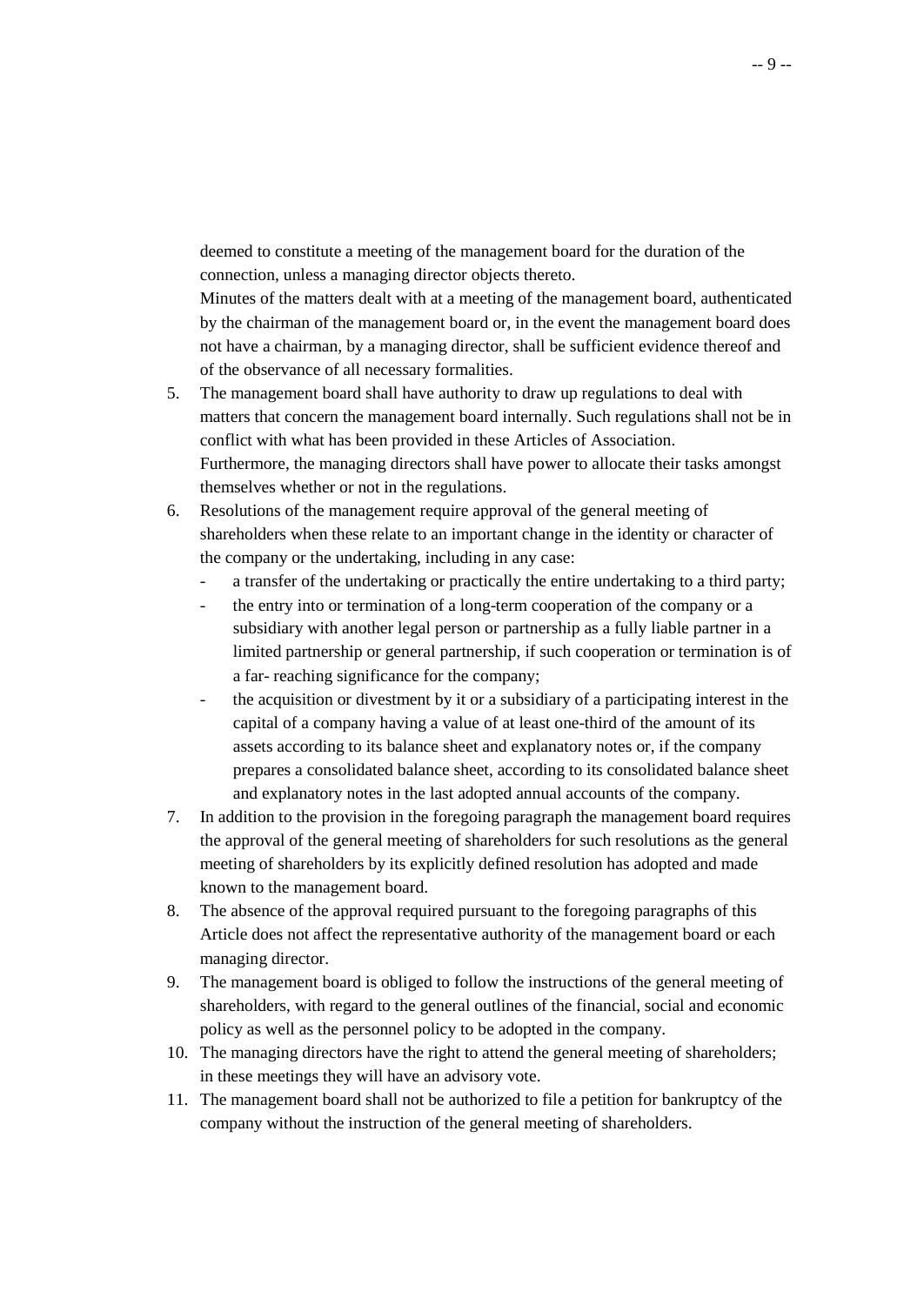### **Representation:**

# **Article 14:**

- 1. The management board represents the company. The company is also represented by two managing directors acting jointly.
- 2. In the event of a conflict of interests between the company and one or more of its managing directors, the company may nevertheless be legally represented by that managing director or those managing directors, notwithstanding the provisions in paragraph 1. The general meeting of shareholders will always be authorized to appoint one or more other persons for that purpose, including the managing director with a conflict of interests.
- 3. The company may also be represented by one or more proxy holders (*procuratiehouders*), with due regard for the authority assigned to them for that purpose by the management board. Said proxy must be granted in writing and entered in the Trade Register. Their title shall be determined by the management board.
- 4. The company's legal acts in respect of the holder of all issued shares in the capital or in respect of a partner in a matrimonial community of property to which all issued shares in the company's capital belong, with the company being represented by said shareholder or one of the participants in said community, will be recorded in writing. Shares held by the company or its subsidiaries will not be counted for the purpose of the previous sentence. In the event that the first sentence is not observed, the legal act may be annulled for the benefit of the company.
- 5. The previous paragraph does not apply to legal acts which under the terms stipulated form part of the normal business operations.

#### **Financial year, annual accounts and annual report:**

# **Article 15:**

- 1. The company's financial year runs from the first day of January up to and including the thirty-first day of December of each year.
- 2. The management board shall prepare the annual accounts (consisting of the balance sheet and profit and loss account with explanatory notes thereto) within five months of the end of each financial year, unless this period is extended by the general meeting of shareholders by no more than six months due to extraordinary circumstances and it shall deposit the accounts at the company's offices for inspection by the shareholders. The management board shall also, within the above-mentioned period, prepare an annual report.

 The annual accounts will be signed by all managing directors; if any signature should be lacking, this fact and the reasons therefore will be indicated in the annual accounts.

3. The company shall make sure that the annual accounts, the annual report and the information to be added by virtue of Article 2:392 paragraph 1 Dutch Civil Code, are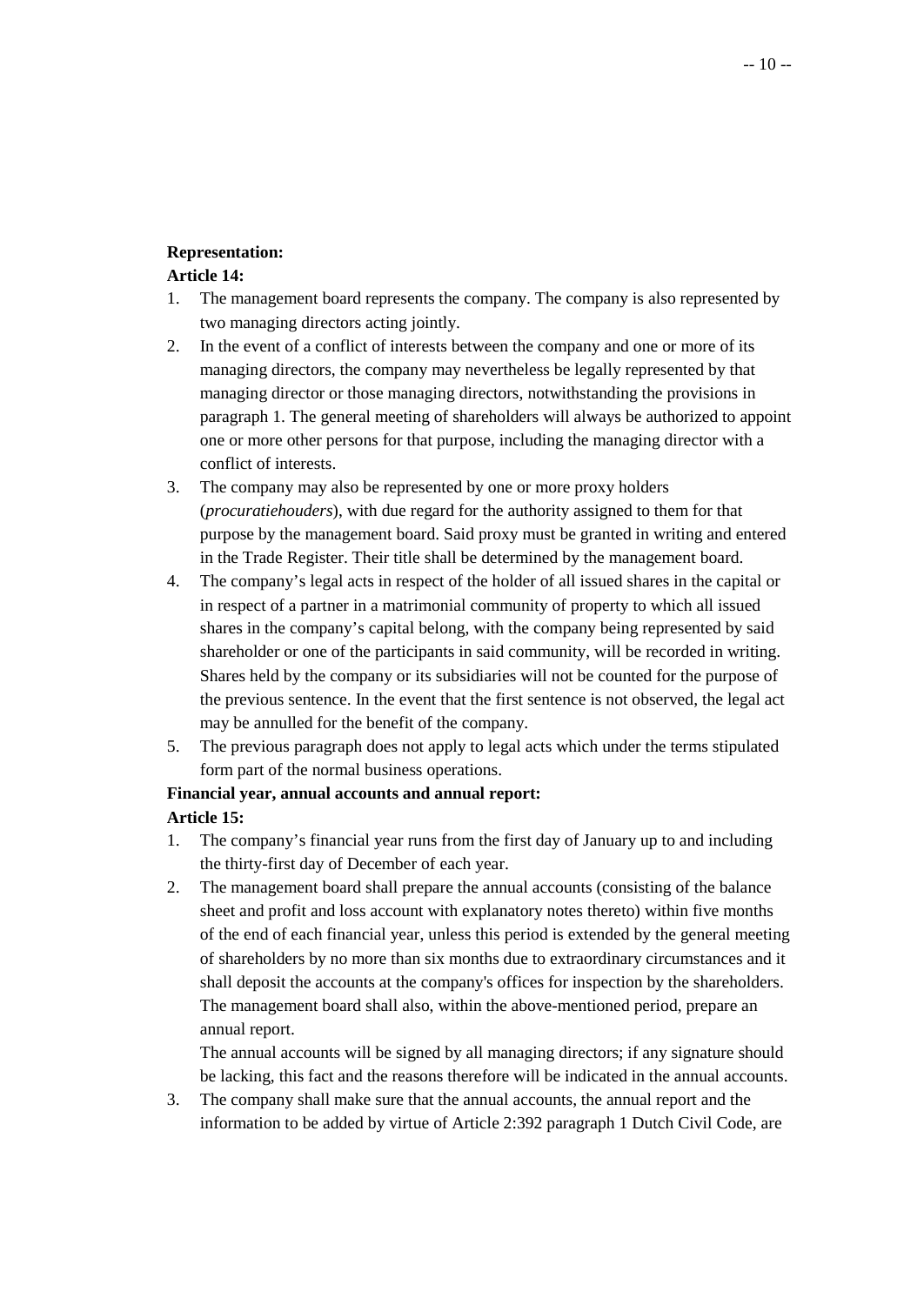available at its offices from the time the general meeting of shareholders, at which they are to be discussed, is convened. The shareholders and the holders of depositary receipts may inspect these documents in that place and obtain free copies thereof.

- 4. The provisions of paragraphs 2 and 3 of this Article regarding the annual report and the information to be added by virtue of Article 2:392 paragraph 1 Dutch Civil Code do not apply in case Article 2:403 Dutch Civil Code applies to the company or when the exemption pursuant to Article 2:396 paragraph 7 Dutch Civil Code applies to the company as a result of the size of the company's enterprise.
- 5. The general meeting of shareholders shall adopt the annual accounts. The annual accounts cannot be adopted if the general meeting of shareholders has not been able to examine the auditor's report referred to in paragraph 6 of this Article, unless under the additional data a lawful ground has been stated for the absence of the auditor's report.
- 6. The general meeting of shareholders shall have the right and, if required by law, be under an obligation - to appoint an auditor as referred to in Article 2:393 Dutch Civil Code to audit the annual accounts drawn up by the management board, to report to the management board and issue a certificate on the audit.
- 7. Where the general meeting of shareholders fails to appoint an auditor as referred to in paragraph 6 of this Article, the management board shall do so.
- 8. The appointment may be revoked at any time by the general meeting of shareholders or by the body that made the appointment.

# **Distributions:**

# **Article 16:**

- 1. Profit will be taken to mean the credit balance of the adopted profit and loss account.
- 2. The company's profit shall be at the disposal of the general meeting of shareholders. In case of a tie in votes on a proposal to distribute or reserve the profits, the profits to which the proposal relates shall be added to a profit reserve. No distribution of profits for the benefit of the company will be made on shares owned by the company.
- 3. Dividends shall be paid after the adoption of the annual accounts evidencing that the payment of dividends is lawful with due observance of paragraph 7.
- 4. For the calculation of the amount of the profit to be distributed on each share, only the amount of the obligatory payments on the nominal amount of the shares shall be taken into account.
- 5. With due observance of paragraph 7 the management board may, after a proposal thereto by the general meeting of shareholders, declare and pay out an interim dividend to the debit of the profits which have not yet been established.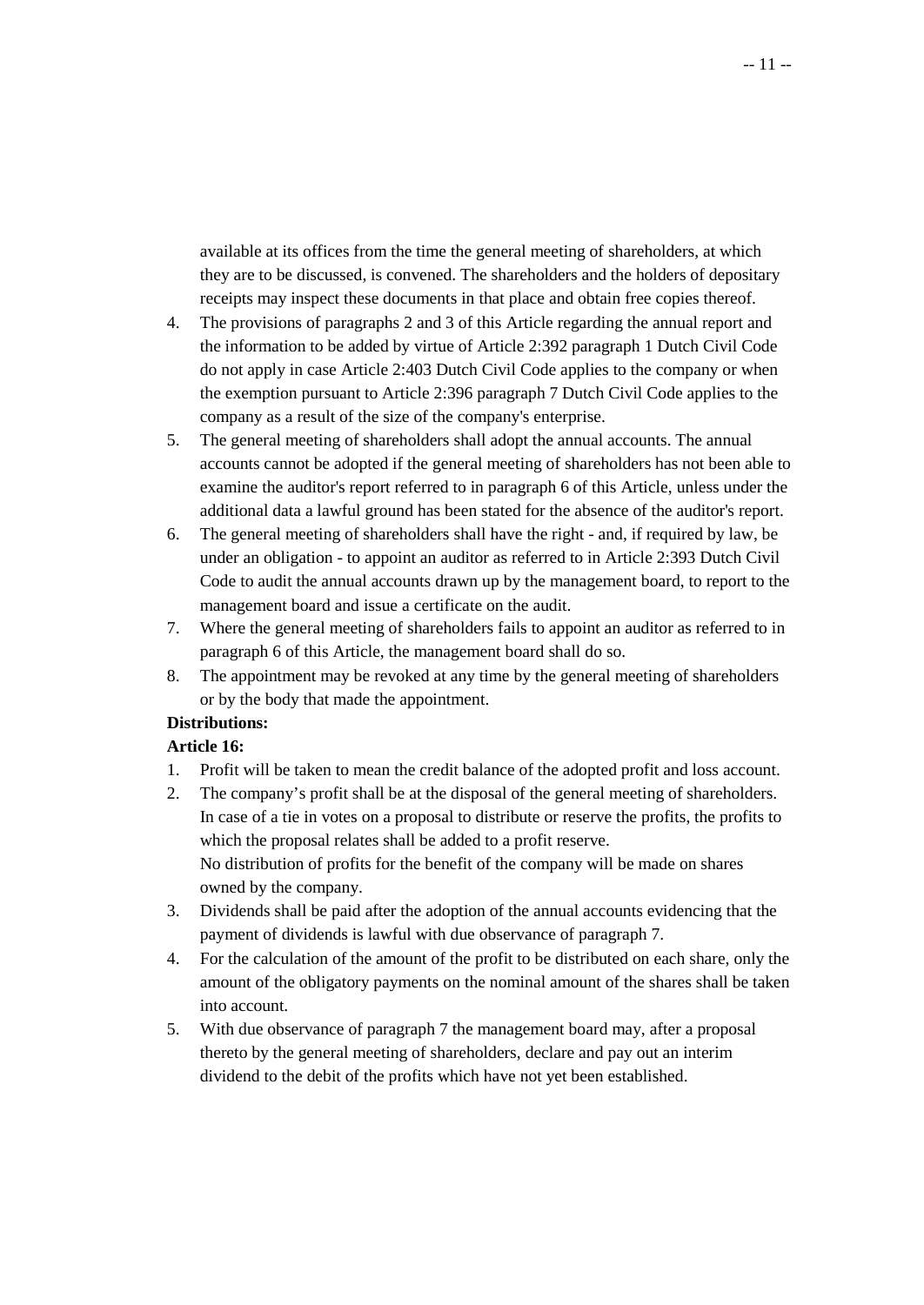- 6. The general meeting of shareholders can with due observance of paragraph 7 resolve to make a distribution to the debit of a reserve which does not have to be maintained by law.
- 7. The company can only make distributions to shareholders from profits qualifying for payment, insofar as the shareholders' equity exceeds the paid and called-up part of the capital, to be increased by the reserves that have to be maintained by virtue of Dutch law.
- 8. The claim for payment of a distribution shall lapse on the expiry of a period of five years, to be calculated as from the day on which the distribution has been made available for payment.

# **General meeting of shareholders:**

# **Article 17:**

- 1. The annual general meeting of shareholders shall be held every year within six months after the end of the financial year, - except in case a delay in drawing up the annual accounts has been approved - at which among other issues the following shall be dealt with:
	- a. the consideration of the annual accounts and, insofar as is required by law, of the annual report and additional information as mentioned in Article 2:392 Dutch Civil Code;
	- b. the adoption of the annual accounts;
	- c. deciding upon the discharge of each of the managing directors;
	- d. deciding upon the allocation of profits;
	- e. in addition to the above, the execution of any other tasks required by law. If a delay in drawing up the annual accounts has been approved, the matters indicated in the previous sentence will be dealt with in a general meeting of shareholders to be held no later than one month after the extension.
- 2. Furthermore, a general meeting of shareholders will be convened as often as the management board or a managing director deems necessary, notwithstanding the following paragraph.
- 3. The management board must convene a general meeting of shareholders if one managing director or one or more persons who jointly represent at least ten per cent (10%) of the total number of votes which can be cast at the general meeting of shareholders have requested this in writing, including electronically, setting out the exact matters to be discussed.

 In the event that the management board fails to convene the meeting in such a manner that it is held within four weeks of receipt of the request, each of the persons who made the request shall have the right to convene the meeting himself in accordance with the relevant provisions of these articles of association.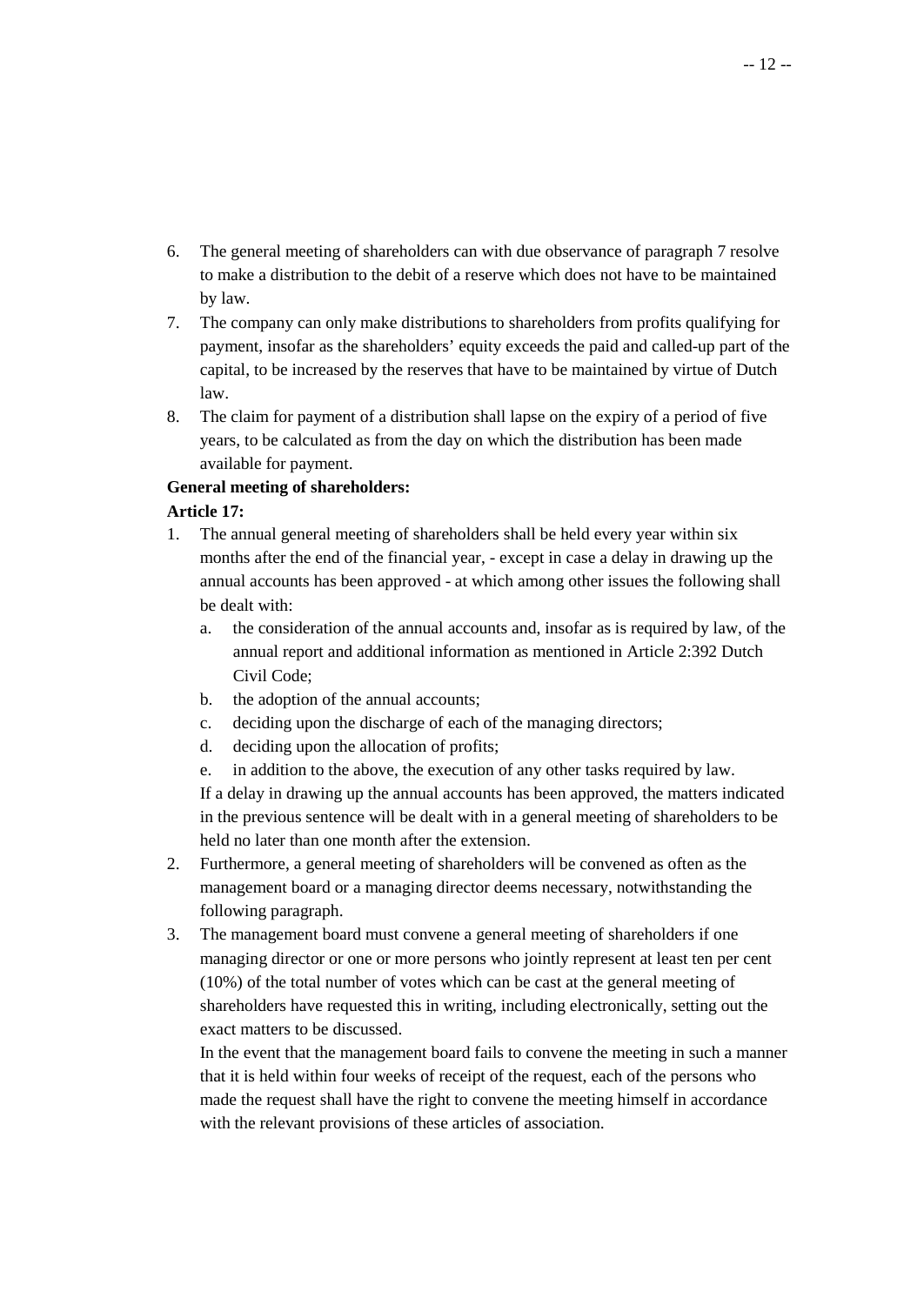For the purposes of this paragraph holders of depositary receipts are equated with shareholders.

- 4. Notice convening the general meeting of shareholders shall be made by or on behalf of the management board no later than on the fifteenth day before the meeting, by letter, stating the items on the agenda. If a shareholder or a holder of a depositary receipt has consented thereto, notice for a general meeting of shareholders can also be given electronically to the address provided for this purpose to the company, provided the message is capable of being produced in writing.
- 5. Nevertheless, resolutions may be adopted by the general meeting of shareholders if no notice convening a meeting was made in accordance with paragraph 4, or if the item in question was not mentioned in the notice, provided the entire issued capital and all holders of depositary receipts are represented at the meeting and the resolution is adopted unanimously.
- 6. When one or more holders of shares who alone or jointly represent at least one per cent (1%) of the issued share capital have requested in writing, including electronically, the consideration of a matter, this shall be included in the convening notice or announced in the same manner, provided that the company has received the request no later than the thirtieth day prior to the date of the meeting and that there is no serious conflicting interest of the company. For the purposes of this paragraph holders of depositary receipts are equated with shareholders.
- 7. The general meeting of shareholders shall be held in the place where the company has its statutory seat. They may be held in a different place if the entire issued capital and all holders of depositary receipts are represented at the meeting.
- 8. The general meeting of shareholders shall be chaired by the chairman of the management board and, where the management board has not appointed such chairman or where the chairman is not present at the meeting, by the managing director present at the meeting who has been in office longest. Where none of the managing directors is present at the meeting, the meeting shall appoint its own chairman.
- 9. The chairman shall appoint one of the persons present to minute the meeting and he shall adopt the minutes with such secretary and, in evidence thereof, sign them with the secretary. The minutes must be entered into a minute book. Where an official report of the meeting is drawn up by a civil law notary, no minutes need to be taken and signing of the report by the notary shall suffice.
- 10. Every shareholder and every holder of depositary receipts shall be authorized to attend the general meeting of shareholders and to address the meeting. Each shareholder, usufructuary and pledgee having voting rights shall be authorized to exercise his voting rights at the general meeting of shareholders.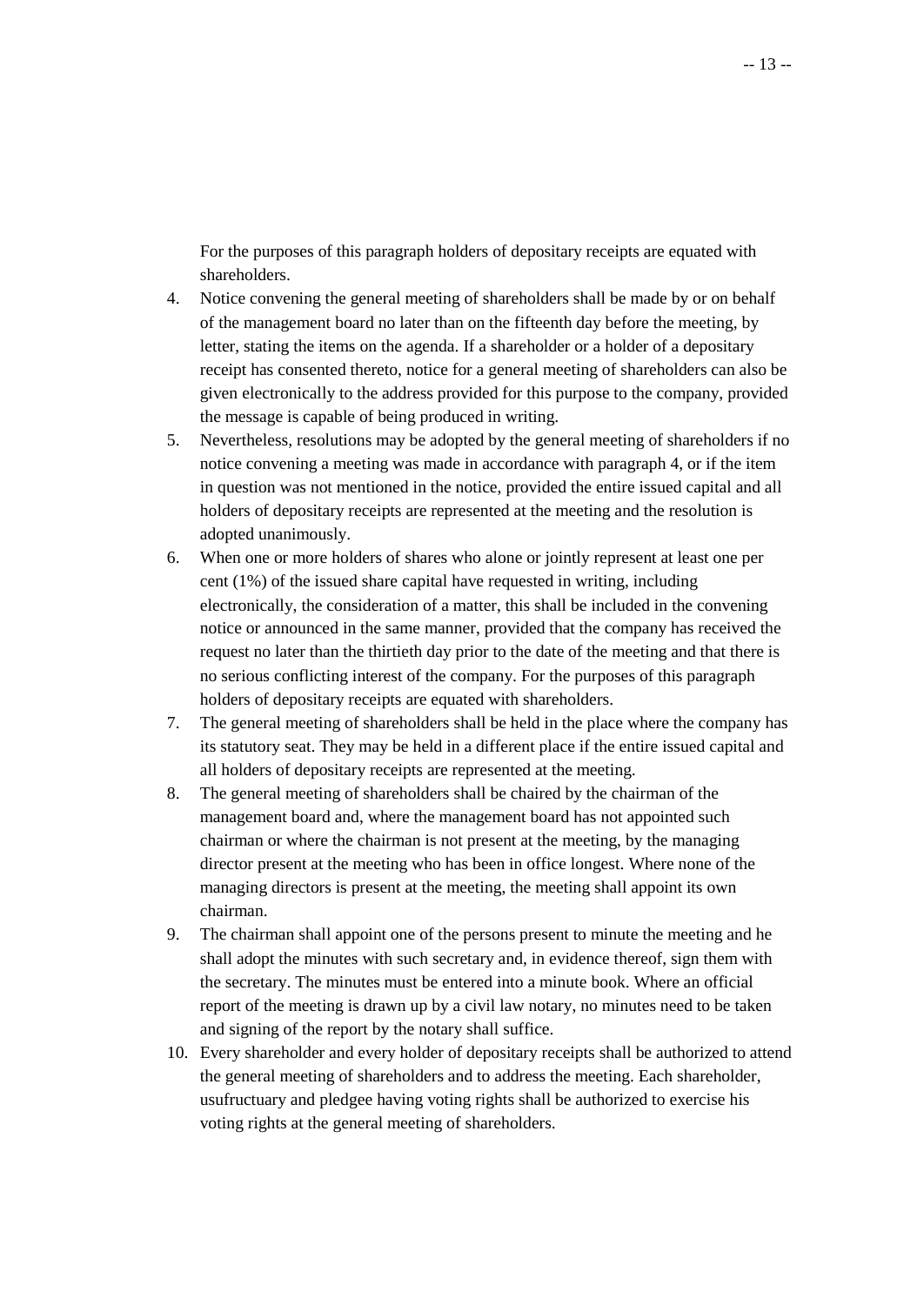- 11. Shareholders and holders of depositary receipts may be represented at the general meeting of shareholders by written proxy (including by proxy granted electronically).
- 12. Each shareholder may attend, in person or by written proxy (including a proxy granted electronically), a general meeting of shareholders by electronic means of communication, to speak and to exercise his voting rights at such meeting, under the conditions to be established by the management board. The convocation for the general meeting of shareholders shall mention the conditions.
- 13. For the purpose of paragraph 12, it shall be required that the shareholder can be identified by electronic means, can take note of the occurrences at the meeting directly and can exercise his voting rights. Furthermore, it is required that the shareholder can participate in the discussions by electronic means of communication.
- 14. Paragraphs 12 and 13 shall also be applicable to the rights of holders of depositary receipts.
- 15. Votes cast for a general meeting of shareholders prior to the meeting by electronic means of communication are considered to be equivalent to votes cast at the meeting. The votes cannot be cast more than thirty days prior to the meeting. The votes cast will remain valid in case of a subsequent transfer of the relevant shares. The management board shall establish the conditions applicable to votes cast prior to a general meeting of shareholders. The convocation for the general meeting of shareholders shall mention the conditions.
- 16. For the purposes of paragraph 15, persons who have the right to vote or to attend a meeting at a time specified in the convening notice for a general meeting and who are so registered in a register designated by the management board are considered as persons entitled to vote or to attend the meeting, irrespective of who is entitled to the shares at the time of the general meeting. The last date for registration may not be set earlier than at the thirtieth day prior to that of the meeting.
- 17. The convening notice shall mention the date of the registration and the manner in which the persons entitled to vote or to attend a meeting may have themselves registered and the manner in which they can exercise their rights.
- 18. Resolutions of the general meeting of shareholders may also be adopted in writing without holding a meeting, provided that such resolutions are adopted with a unanimous vote of all shareholders thereto and provided all managing directors have been granted opportunity to render advice on the proposal. A resolution adopted per facsimile transmission or in the form of a message transmitted by electronic communication shall also be deemed to be a written resolution. The management board may establish further conditions applicable to the electronic decision-making.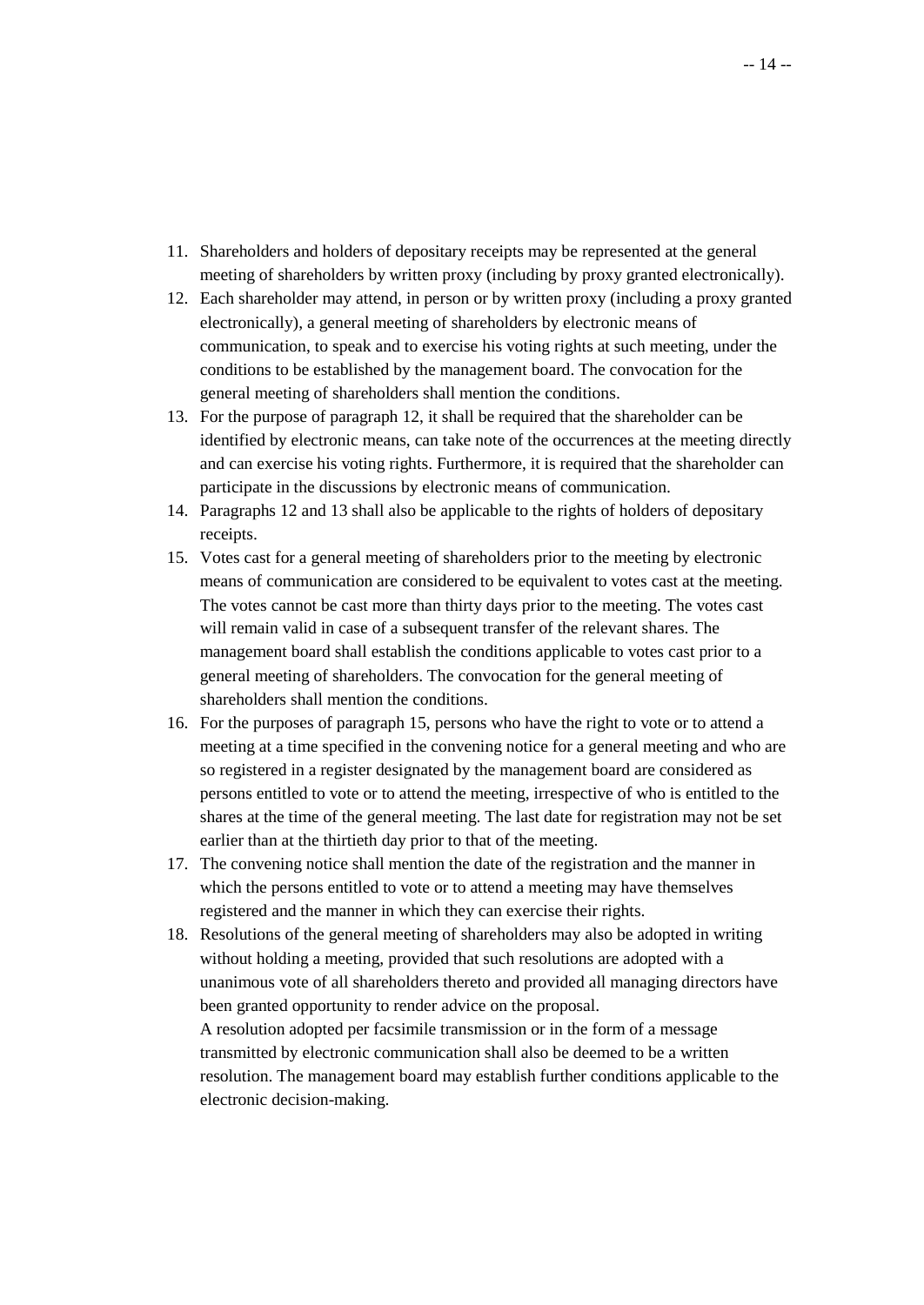Resolutions adopted outside a meeting in accordance with the first sentence of this paragraph shall have the same legal effect as a resolution adopted unanimously in a meeting in which the entire issued capital is represented.

 This manner of adopting resolutions shall be impossible if the company has holders of depositary receipts.

#### **Article 18:**

- 1. In as far as not provided for otherwise by law or these Articles of Association, all resolutions of the general meeting of shareholders shall be adopted by an absolute majority of the votes.
- 2. Each share confers the right to cast one vote. At general meetings of shareholders the company shall not be capable of casting votes for shares in its own share capital which are held by itself or by one of its subsidiaries; nor shall it be capable of doing so for shares in its own share capital of which the company or one of its subsidiaries holds the depositary receipts for shares.

 Holders of a right of usufruct or pledge in respect of shares belonging to the company or its subsidiaries are not, however, excluded from exercising their right to vote if the right of usufruct or pledge was created before the relevant share first came to be held by the company or a subsidiary. The company or a subsidiary may not cast any vote relating to shares in respect of which it has a right of usufruct or pledge.

- 3. When determining whether a particular proportion of the share capital is represented, or alternatively, whether a majority represents a particular proportion of the share capital, the share capital shall be decreased with the amount of shares to which no voting rights are attached.
- 4. Blank and invalid votes shall be considered not to have been cast.
- 5. The determination made by the chairman at the meeting with regard to the results of a vote shall be decisive. The same shall apply to the contents of a resolution passed, where there has been a vote about a proposal which has not been put in writing. However, where the accuracy of the determination referred to in the previous paragraph is contested immediately after it has been made, a new vote shall take place if the majority of the general meeting of shareholders so requires or, where the original vote did not take place by response to a roll call or in writing, if one person with the right to vote so requires.

The original vote shall become void as a result of the new vote.

6. If there is an equal division of votes on a proposal about business matters, then no decision shall be taken. One or more shareholders or other persons entitled to vote representing at least fifty per cent (50%) of the issued share capital shall have the right, within ten days after the meeting has been held, at which there is an equal division of votes, to request the Dutch Arbitration Institution (*Nederlands Arbitrage*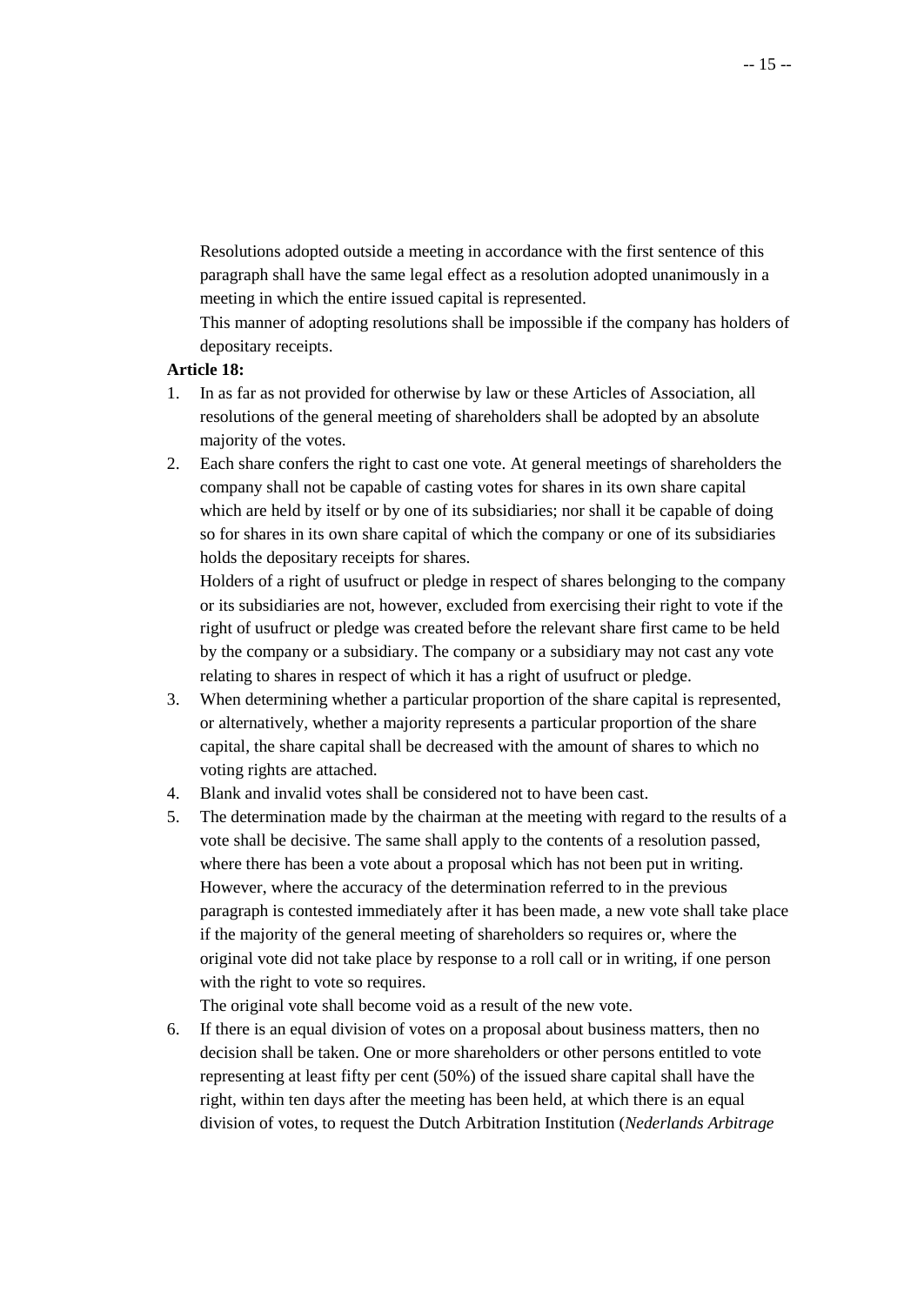*Instituut*) to appoint an adviser, in order to reach a decision about the proposal in question. In that case the decision taken by the adviser shall carry the same force as a decision taken by the general meeting of shareholders.

- 7. If there is an equal division of votes on the election of persons, the drawing of lots shall decide the issue.
- 8. The management board shall keep a record of the resolutions adopted. The records shall be available for inspection by the shareholders and the holders of depositary receipts at the company's offices. On request a copy or extract of these records shall be issued to each shareholder and holder of depositary receipts at no more than cost price.

# **Amendment to the Articles of Association and dissolution: Article 19:**

- 1. The general meeting of shareholders may decide to amend the Articles of Association or to dissolve the company.
- 2. A proposal to amend the Articles of Association must be mentioned in the notice convening the general meeting of shareholders; if required the shareholders and the holders of depositary receipts may obtain from the company free of charge a copy of the proposal containing a verbatim record of the proposed amendment. The proposal to amend the Articles of Association must be deposited verbatim at the company's offices from the day notice convening the meeting is made until the end of the meeting.
- 3. After a resolution has been adopted to dissolve the company these Articles of Association shall remain in force as much as possible during the winding-up.
- 4. Winding-up of the company shall be performed by the management board, unless the general meeting of shareholders decides otherwise.
- 5. The balance of the assets of the company after all the company's debts have been settled shall be paid out to the shareholders in proportion to the aggregate amount of their ownership of shares. No winding-up dividend may be distributed to the company itself on shares held by the company.
- 6. After the liquidation has been completed, the books and records of the company shall be kept for seven years by the person appointed for that purpose in the resolution of the general meeting of shareholders to dissolve the company. Where the general meeting of shareholders has not appointed such person, the liquidator(s) shall do so.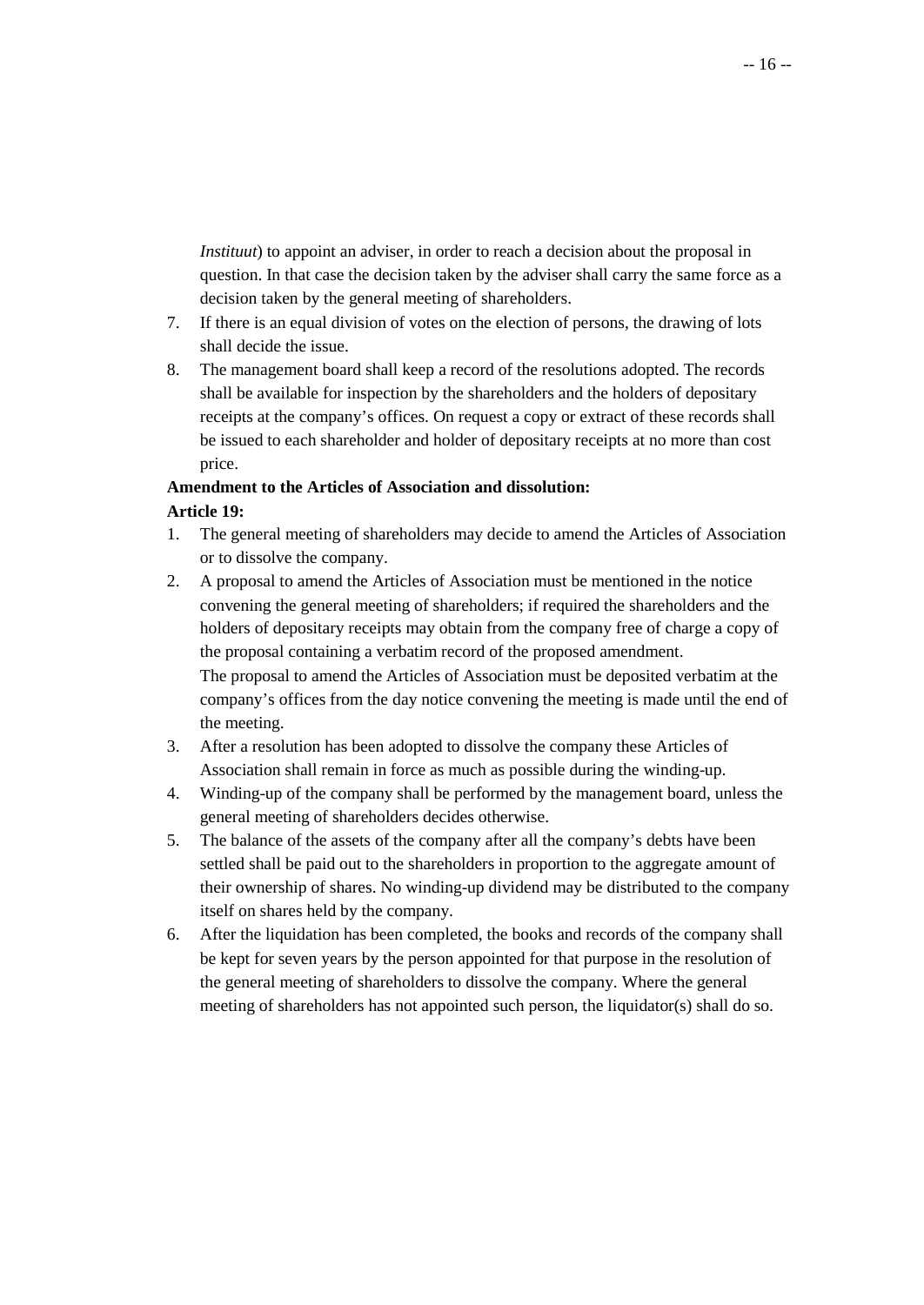#### MDB/DKA/616141-649095/209231

DOORLOPENDE TEKST van de statuten van de naamloze vennootschap: **ENEL Finance International N.V.**, statutair gevestigd te Amsterdam, na akte houdende partiële statutenwijziging op 7 juli 2017, verleden voor mr. M.Y.H.J. den Boer, notaris te Amsterdam.

### **STATUTEN:**

### **Naam en zetel:**

### **Artikel 1:**

- 1. De vennootschap draagt de naam: **ENEL Finance International N.V.**
- 2. Zij is gevestigd te Amsterdam.

#### **Doel:**

### **Artikel 2:**

De vennootschap heeft ten doel:

- a. het financieren van vennootschappen en ondernemingen, het lenen en uitlenen van gelden, het verstrekken van borgstellingen en garanties en het verbinden van de vennootschap of activa van de vennootschap ten behoeve van derden, waaronder begrepen vennootschappen waarmede de vennootschap in een groep is verbonden;
- b. de uitgifte, koop en verkoop van obligaties, schuldbrieven, aandelen, winstbewijzen, opties en andere waardepapieren van welke aard ook;
- c. het verlenen van bestuurlijke, administratieve en andere diensten aan andere vennootschappen en ondernemingen, voornamelijk opererend in de financiële sector;
- d. het verrichten van al hetgeen met het vorenstaande verband houdt of daartoe bevorderlijk kan zijn.

# **Kapitaal en uitgifte:**

#### **Artikel 3:**

- 1. Het maatschappelijk kapitaal van de vennootschap bedraagt twee miljard vijfhonderd miljoen euro (EUR 2.500.000.000), verdeeld in twee miljard vijfhonderd miljoen (2.500.000.000) aandelen, elk met een nominale waarde van één euro (EUR 1).
- 2. Uitgifte van aandelen zal geschieden op de tijdstippen en onder de voorwaarden als door de algemene vergadering van aandeelhouders te bepalen.
- 3. Bij de uitgifte van nieuwe aandelen heeft iedere aandeelhouder een voorkeursrecht naar evenredigheid van het totale nominale bedrag van de door hem gehouden aandelen. Een aandeelhouder heeft geen voorkeursrecht op aandelen die worden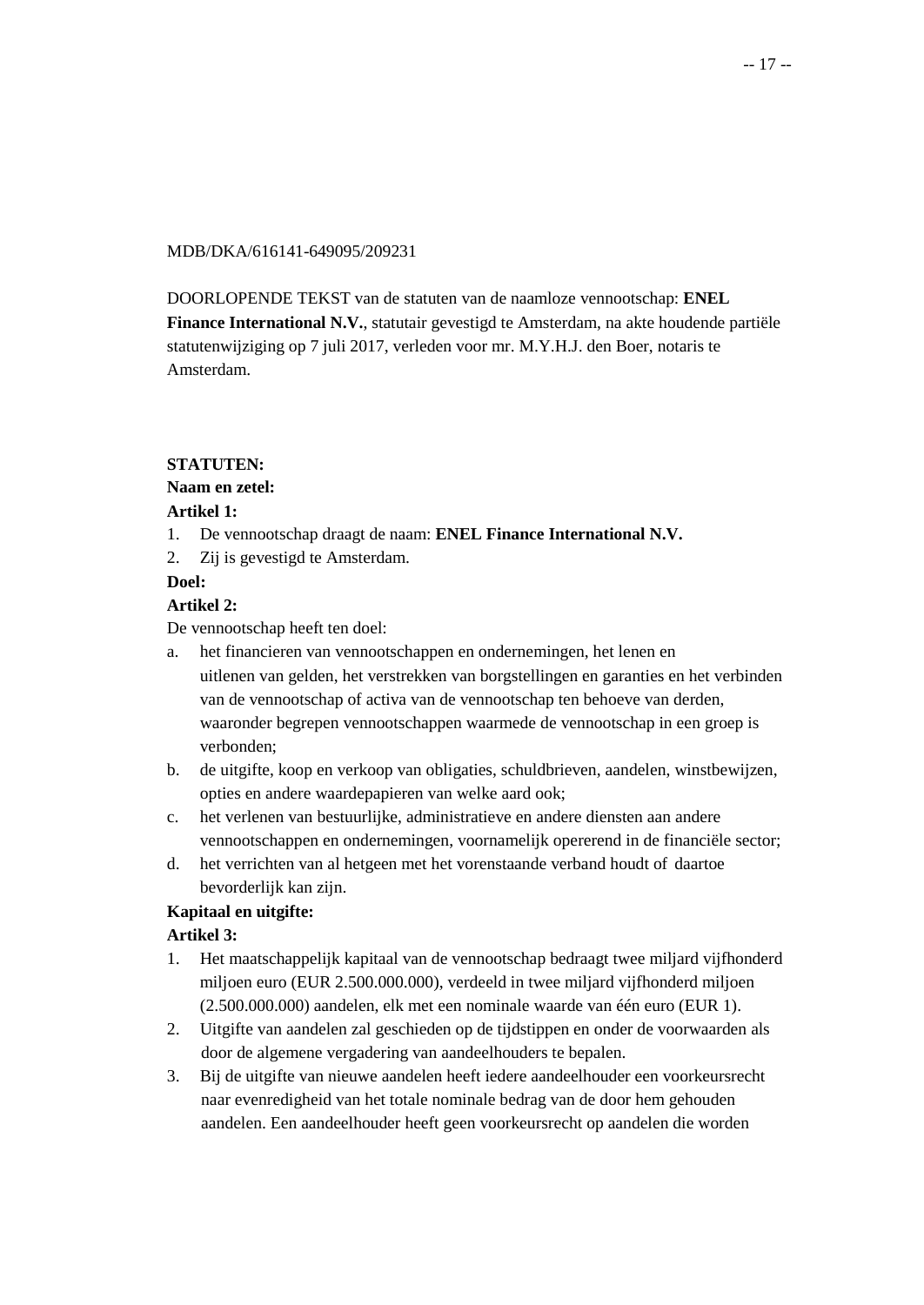uitgegeven tegen inbreng anders dan in geld. Een aandeelhouder heeft evenmin voorkeursrecht op aandelen die worden uitgegeven aan werknemers van de vennootschap of van een groepsmaatschappij.

- 4. Het voorkeursrecht kan telkens voor een enkele uitgifte worden beperkt of uitgesloten bij besluit van de algemene vergadering van aandeelhouders.
- 5. De vennootschap kondigt binnen twee weken na een besluit daartoe de uitgifte met voorkeursrecht en het tijdvak waarin dat kan worden uitgeoefend aan in een schriftelijke mededeling aan alle aandeelhouders aan de in het aandeelhoudersregister vermelde adressen. Het voorkeursrecht kan worden uitgeoefend gedurende ten minste twee weken na de dag van verzending van de aankondiging.
- 6. De algemene vergadering van aandeelhouders kan haar bevoegdheid als bedoeld in de leden 2 en 4 overdragen aan een ander orgaan van de vennootschap voor een periode van ten hoogste vijf jaar. Bij de aanwijzing moet zijn bepaald hoeveel aandelen mogen worden uitgegeven. De aanwijzing kan telkens voor niet langer dan vijf jaren worden verlengd. Tenzij bij de aanwijzing anders is bepaald, kan zij niet worden ingetrokken.
- 7. Voor een besluit van de algemene vergadering van aandeelhouders tot beperking of uitsluiting van het voorkeursrecht of tot aanwijzing van een orgaan dat bevoegd is daartoe te besluiten, is een meerderheid van ten minste twee derden van de uitgebrachte stemmen vereist, indien minder dan de helft van het geplaatste kapitaal in de vergadering is vertegenwoordigd. De vennootschap legt binnen acht dagen na het besluit een volledige tekst daarvan neer ten kantore van het handelsregister.
- 8. Het bepaalde in de voorgaande leden van dit artikel is van overeenkomstige toepassing bij het verlenen van een recht tot het nemen van aandelen. Aandeelhouders hebben echter geen voorkeursrecht op aandelen die worden uitgegeven aan iemand die een voordien reeds verkregen recht tot het nemen van aandelen uitoefent.
- 9. Voor de uitgifte van een aandeel is vereist een daartoe bestemde ten overstaan van een Nederlandse notaris verleden akte waarbij de betrokkenen partij zijn.
- 10. De vennootschap kan bij de uitgifte van aandelen geen aandelen in haar eigen kapitaal nemen.

# **Aandelen en certificaten op naam van aandelen:**

# **Artikel 4:**

- 1. De aandelen luiden op naam en zijn doorlopend genummerd van 1 af. Uitgifte van aandelen aan toonder is niet toegestaan.
- 2. Door de vennootschap worden geen aandeelbewijzen uitgegeven.
- 3. De vennootschap kan haar medewerking verlenen bij uitgifte van certificaten op naam van aandelen.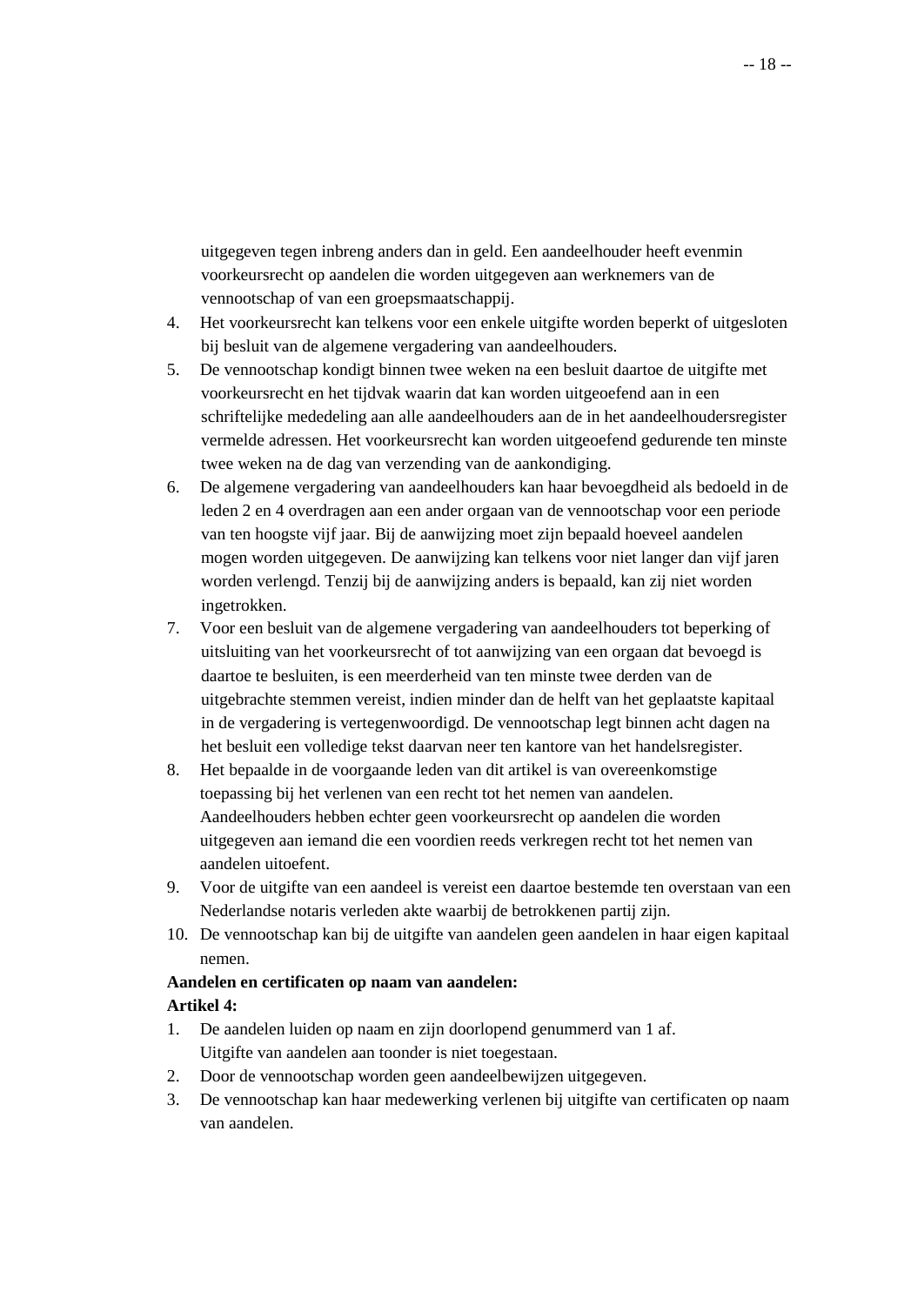#### **Storting op aandelen:**

#### **Artikel 5:**

- 1. Bij uitgifte van aandelen moet daarop het gehele nominale bedrag worden gestort. Bedongen kan worden dat een deel, ten hoogste drie vierden van het nominale bedrag, eerst behoeft te worden gestort nadat de vennootschap het zal hebben opgevraagd.
- 2. Storting op aandelen moet in geld geschieden voor zover niet een andere wijze van inbreng is overeengekomen. Storting in vreemd geld kan slechts geschieden met toestemming van de vennootschap. Indien in vreemd geld is gestort wordt binnen twee weken na storting een verklaring van een bankier als bedoeld in artikel 2:93a lid 3 Burgerlijk Wetboek ten kantore van het Handelsregister neergelegd.
- 3. Inbreng anders dan in geld moet onverwijld geschieden na het nemen van het aandeel of na de dag waartegen een bijstorting is uitgeschreven of waarop zij is overeengekomen.
- 4. Er wordt een beschrijving opgemaakt van hetgeen wordt ingebracht. De beschrijving heeft betrekking op de toestand op een dag die niet eerder dan vijf maanden ligt voor de dag waarop de aandelen worden genomen dan wel waartegen een bijstorting is uitgeschreven of waarop zij is overeengekomen. Alle directeuren ondertekenen de beschrijving; ontbreekt de handtekening van een of meer van hen, dan wordt daarvan onder opgave van reden melding gemaakt.
- 5. Over de beschrijving moet een accountant of, indien de wet dit toelaat, een accountant-administratieconsulent, een verklaring afleggen.
- 6. Indien de directie overeenkomstig het bepaalde in artikel 2:94b lid 3 Burgerlijk Wetboek besluit af te zien van de opstelling van de beschrijving en accountantsverklaring als genoemd in de leden 4 en 5 van dit artikel, legt de vennootschap niet later dan op de achtste dag voor de dag van inbreng een aankondiging neer ten kantore van het Handelsregister, welke aankondiging dient te voldoen aan het bepaalde daaromtrent in de wet. Alle directeuren ondertekenen de aankondiging; ontbreekt de handtekening van een of meer van hen, dan wordt daarvan onder opgave van reden melding gemaakt. Binnen een maand na de dag van inbreng legt de vennootschap ten kantore van het Handelsregister een verklaring neer waarin wordt vermeld dat zich in de periode tussen de aankondiging en de inbreng geen nieuwe bijzondere omstandigheden ten aanzien van de waardering hebben voorgedaan.
- 7. Blijven een beschrijving en accountantsverklaring achterwege conform het bepaalde in lid 6 van dit artikel, dan kunnen één of meer houders van aandelen die op de dag van het uitgiftebesluit alleen of gezamenlijk ten minste vijf procent van het geplaatste kapitaal vertegenwoordigen, en mits overigens aan het bepaalde in artikel 2:94b lid 5 Burgerlijk Wetboek is voldaan, van de directie verlangen dat het alsnog een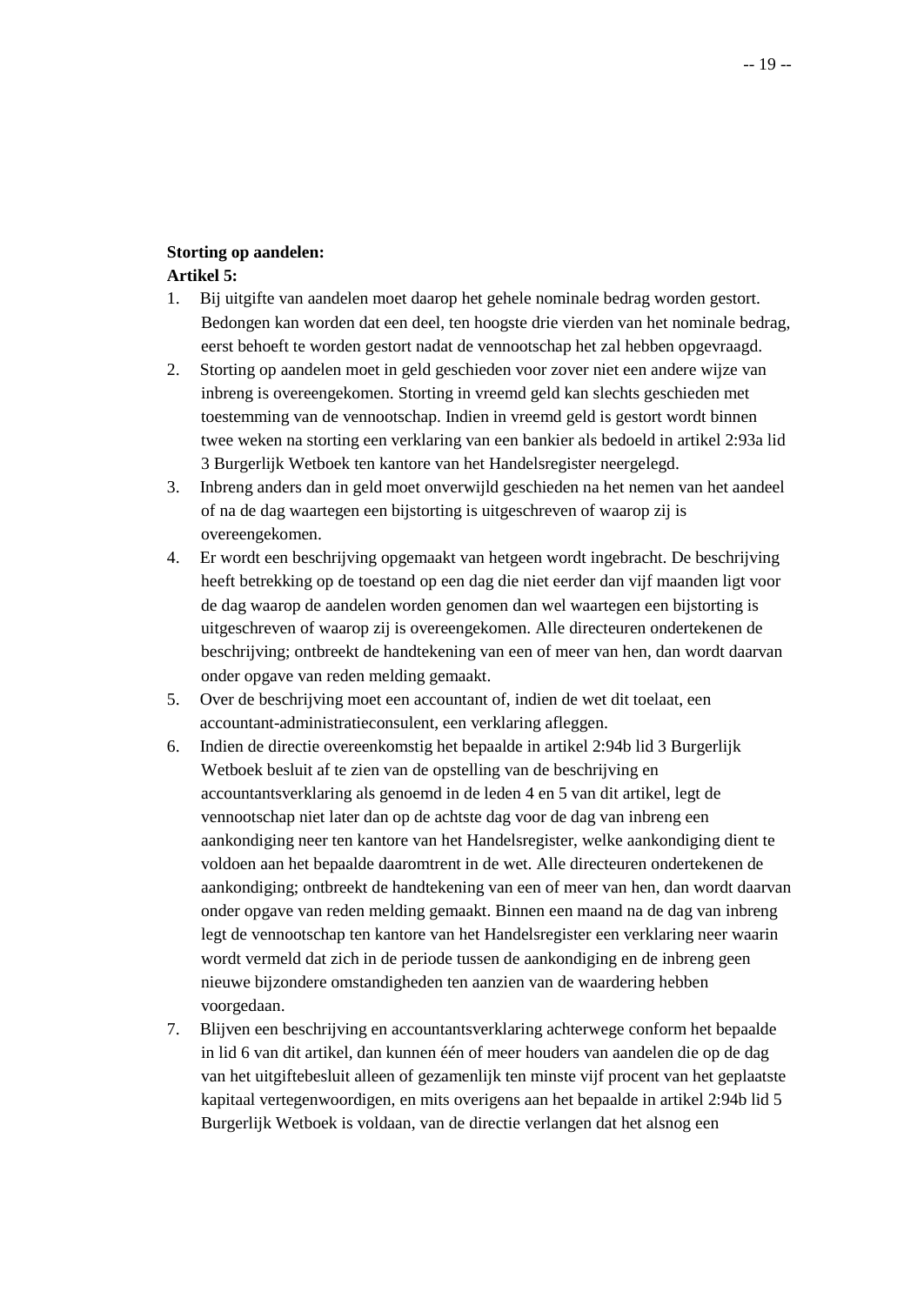beschrijving opmaakt waarover een accountantsverklaring wordt afgelegd. De directie geeft in de in artikel 2:94b Burgerlijk Wetboek genoemde gevallen hieraan uitvoering.

#### **Inkoop:**

#### **Artikel 6:**

- 1. De vennootschap is bevoegd volgestorte eigen aandelen in haar kapitaal om niet te verkrijgen.
- 2. De vennootschap is voorts, met inachtneming van de wettelijke bepalingen, bevoegd voor eigen rekening volgestorte aandelen in haar kapitaal onder bezwarende titel te verkrijgen, indien:

a. het eigen vermogen, verminderd met de verkrijgingprijs, niet kleiner is dan het gestorte en opgevraagde deel van het kapitaal, vermeerderd met de reserves die krachtens de wet of de statuten moeten worden aangehouden;

b. machtiging tot de verkrijging door de algemene vergadering van aandeelhouders is verleend. Deze machtiging geldt voor ten hoogste vijf jaar. De algemene vergadering van aandeelhouders moet in de machtiging bepalen hoeveel aandelen mogen worden verkregen, hoe zij mogen worden verkregen en tussen welke grenzen de prijs moet liggen.

Voor het boven gestelde is bepalend de grootte van het eigen vermogen volgens de laatst vastgestelde balans, verminderd met de verkrijgingprijs voor aandelen in het kapitaal van de vennootschap, het bedrag van de leningen als bedoeld in artikel 2:98c lid 2 Burgerlijk Wetboek en uitkeringen uit winst of reserves aan anderen, die zij en haar dochtermaatschappijen na de balansdatum verschuldigd werden. Is een boekjaar meer dan zes maanden verstreken zonder dat de jaarrekening is vastgesteld, dan is verkrijging overeenkomstig dit lid niet toegestaan.

- 3. Onder het begrip aandelen zoals genoemd in de leden 1 en 2 van dit artikel wordt mede verstaan certificaten van aandelen.
- 4. Vervreemding door de vennootschap van aandelen in haar eigen kapitaal kan slechts geschieden na goedkeuring daartoe van, en onder de voorwaarden gesteld door de algemene vergadering van aandeelhouders, voor zover door de algemene vergadering van aandeelhouders geen ander orgaan van de vennootschap voor een duur van ten hoogste vijf jaar is aangewezen. De aanwijzing kan telkens voor niet langer dan vijf jaar worden verlengd.
- 5. De vennootschap mag niet met het oog op het nemen of verkrijgen door anderen van aandelen of certificaten daarvan in de vennootschap zekerheid stellen, een koersgarantie afgeven, zich op andere wijze sterk maken of zich hoofdelijk of anderszins naast of voor anderen verbinden. Dit verbod geldt eveneens voor haar dochtermaatschappijen.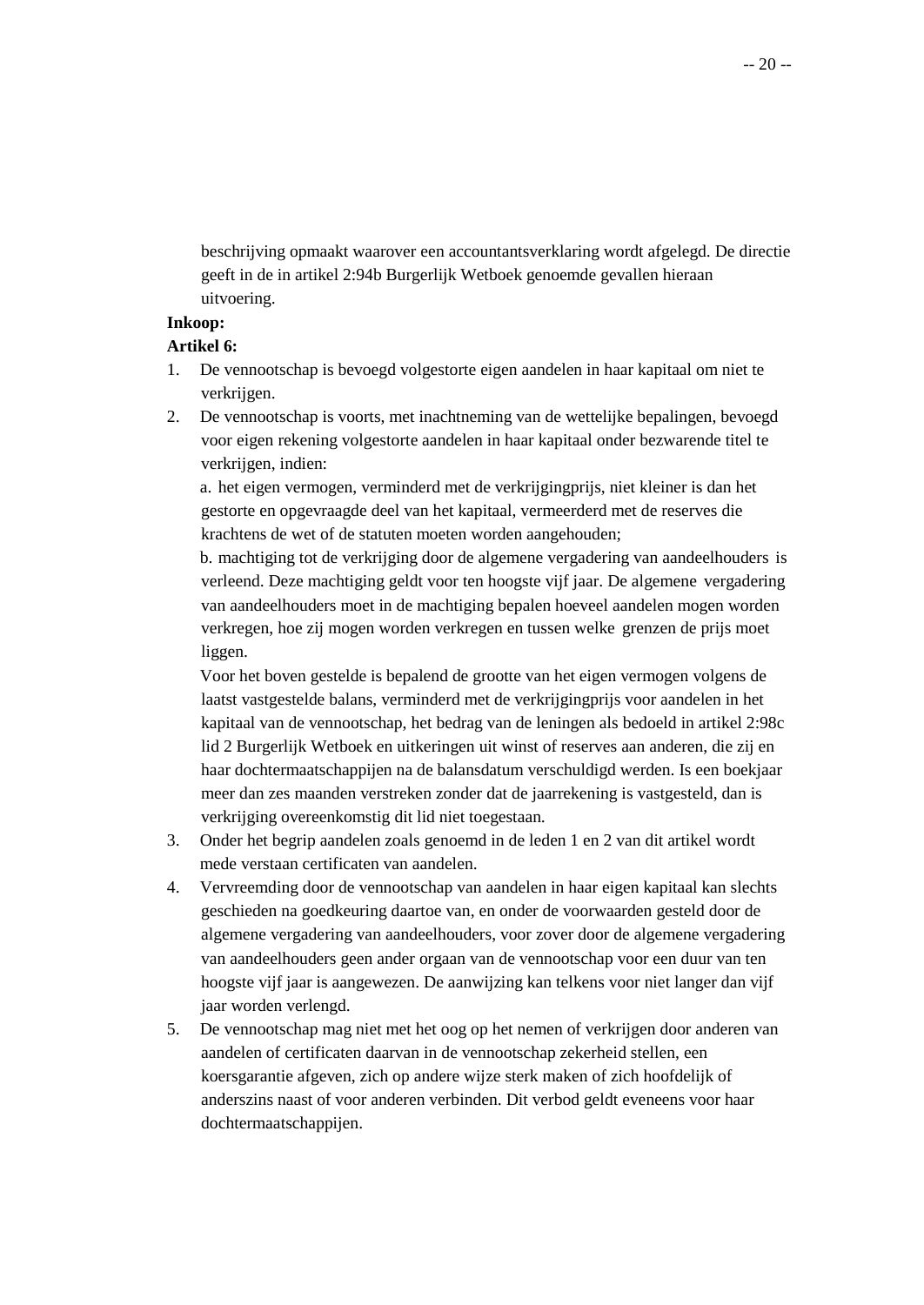De vennootschap en haar dochtermaatschappijen mogen slechts leningen verstrekken met het oog op het nemen of verkrijgen door anderen van aandelen of certificaten daarvan in de vennootschap als voldaan is aan het bepaalde in artikel 2:98c Burgerlijk Wetboek.

Het bovenstaande in dit lid geldt niet indien aandelen of certificaten van aandelen worden genomen of verkregen door of voor werknemers in dienst van de vennootschap of van een groepsmaatschappij.

### **Kapitaalvermindering:**

### **Artikel 7:**

- 1. De algemene vergadering van aandeelhouders kan besluiten tot vermindering van het geplaatste kapitaal door intrekking van aandelen of door verlaging bij statutenwijziging van de nominale waarde van de aandelen. In dit besluit dienen de aandelen waarop het besluit betrekking heeft te worden aangewezen en moet de uitvoering van het besluit zijn geregeld. Het gestorte en opgevraagde deel van het kapitaal mag niet kleiner worden dan het ten tijde van het besluit voorgeschreven minimumkapitaal.
- 2. Een besluit tot intrekking kan slechts betreffen aandelen die de vennootschap zelf houdt of waarvan het de certificaten houdt.
- 3. Vermindering van het bedrag van aandelen zonder terugbetaling en zonder ontheffing van de verplichting tot storting moet naar evenredigheid op alle aandelen geschieden.
- 4. Gedeeltelijke terugbetaling op aandelen of ontheffing van de verplichting tot storting is slechts mogelijk ter uitvoering van een besluit tot vermindering van het nominale bedrag van de aandelen. Zulk een terugbetaling of ontheffing moet naar evenredigheid op alle aandelen geschieden.
- 5. Van het vereiste van evenredigheid zoals bedoeld in de leden 3 en 4 mag worden afgeweken met de instemming van alle betrokken aandeelhouders.
- 6. Voor een besluit tot kapitaalvermindering is een meerderheid van ten minste twee derden van de uitgebrachte stemmen vereist, indien minder dan de helft van het geplaatste kapitaal in de vergadering is vertegenwoordigd.
- 7. De oproeping tot een vergadering waarin een in dit artikel genoemd besluit wordt genomen, vermeldt het doel van de kapitaalvermindering en de wijze van uitvoering.
- 8. De vennootschap legt de in lid 1 van dit artikel bedoelde besluiten neer bij het Handelsregister en kondigt de nederlegging aan in een landelijk verspreid dagblad. De wettelijke procedure voor kapitaalvermindering dient terzake gevolgd te worden.

# **Aandeelhoudersregister:**

#### **Artikel 8:**

1. De directie houdt ten kantore van de vennootschap een register waarin de namen en de adressen van alle aandeelhouders zijn opgenomen met vermelding van de datum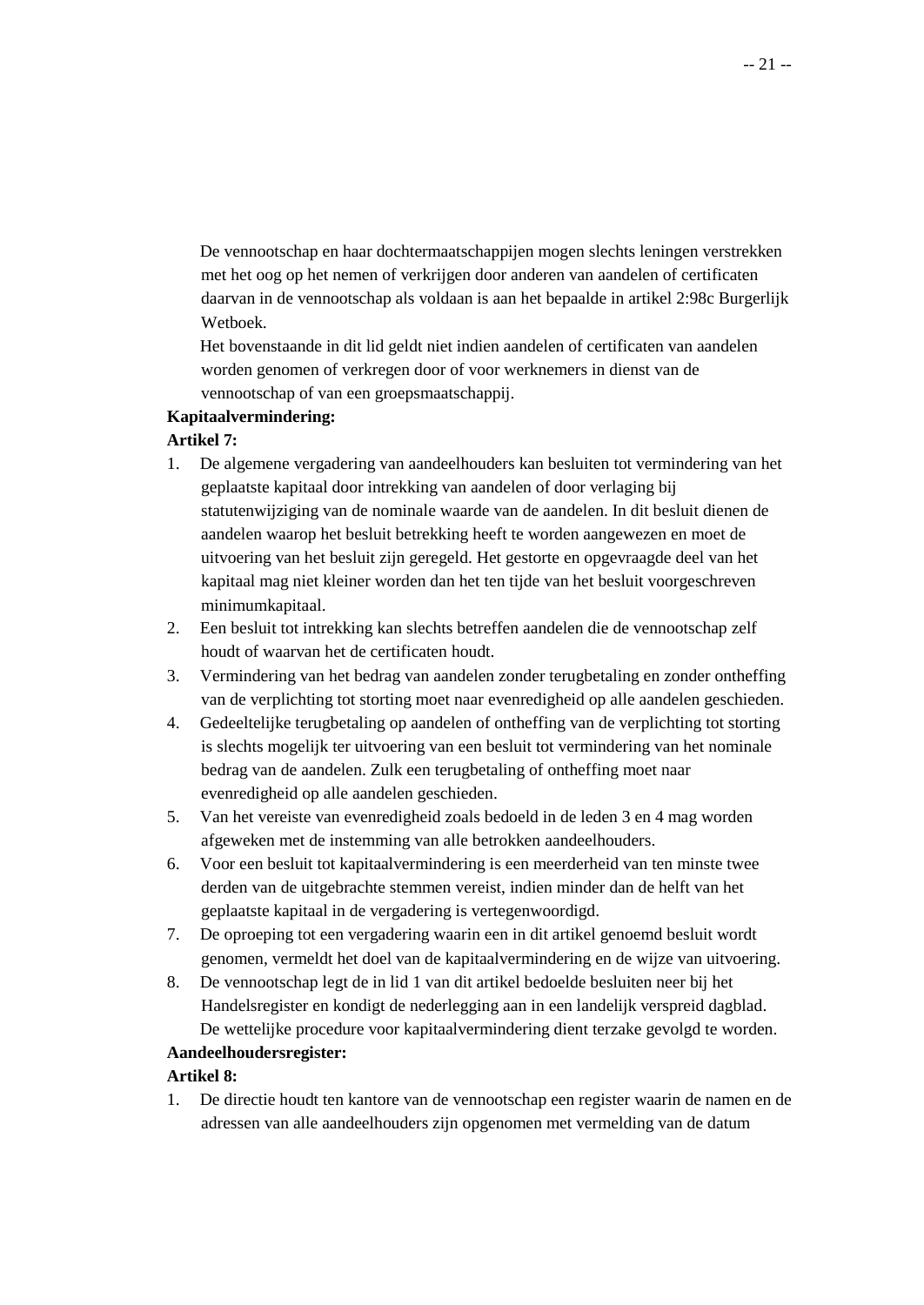waarop zij de aandelen hebben verkregen en het aantal door hen gehouden aandelen, de datum van erkenning of betekening, alsmede van het op ieder aandeel gestorte bedrag.

Indien een aandeelhouder instemt met oproeping voor algemene vergaderingen van aandeelhouders langs elektronische weg, bevat het register tevens het e-mailadres van de betreffende aandeelhouder.

In het register wordt mede aangetekend elk verleend ontslag van aansprakelijkheid voor nog niet gedane stortingen.

- 2. In het register worden tevens opgenomen de namen, de adressen en, indien van toepassing, e-mailadressen van hen die een recht van vruchtgebruik of pandrecht op aandelen hebben, met vermelding van de datum waarop zij het recht hebben verkregen, de datum van erkenning of betekening, alsmede met vermelding of hen het stemrecht en de rechten die de wet toekent aan de houders van met medewerking van een vennootschap uitgegeven certificaten toekomen.
- 3. Voorts worden in het register opgenomen de namen, adressen en, indien van toepassing, e-mailadressen van de houders van de met medewerking van de vennootschap uitgegeven certificaten.
- 4. Iedere aandeelhouder, vruchtgebruiker, pandhouder en iedere houder van met medewerking van de vennootschap uitgegeven certificaten is verplicht ervoor te zorgen dat zijn adres bij de vennootschap bekend is.
- 5. Alle kennisgevingen aan en oproepingen van aandeelhouders, certificaathouders, vruchtgebruikers en pandhouders kunnen rechtsgeldig geschieden aan de laatstelijk aan de vennootschap opgegeven adressen.

De houders van met medewerking van de vennootschap uitgegeven certificaten, de pandhouders en vruchtgebruikers met stemrecht hierna ook gezamenlijk te noemen: "**certificaathouders**".

- 6. Het register wordt regelmatig bijgehouden. Iedere inschrijving en aantekening in het register wordt getekend door een directeur.
- 7. De directie van de vennootschap verstrekt desgevraagd aan een aandeelhouder, vruchtgebruiker of pandhouder om niet een uittreksel uit het register met betrekking tot zijn recht op een aandeel.

# **Vruchtgebruik en pandrecht op aandelen:**

# **Artikel 9:**

- 1. Op aandelen kan vruchtgebruik of pandrecht worden gevestigd.
- 2. De uit een aandeel voortspruitende rechten strekkende tot het verkrijgen van additionele aandelen komen ook aan de aandeelhouder toe met dien verstande dat hij de waarde van deze rechten moet vergoeden aan de vruchtgebruiker voor zover deze krachtens zijn recht van vruchtgebruik daarop aanspraak heeft.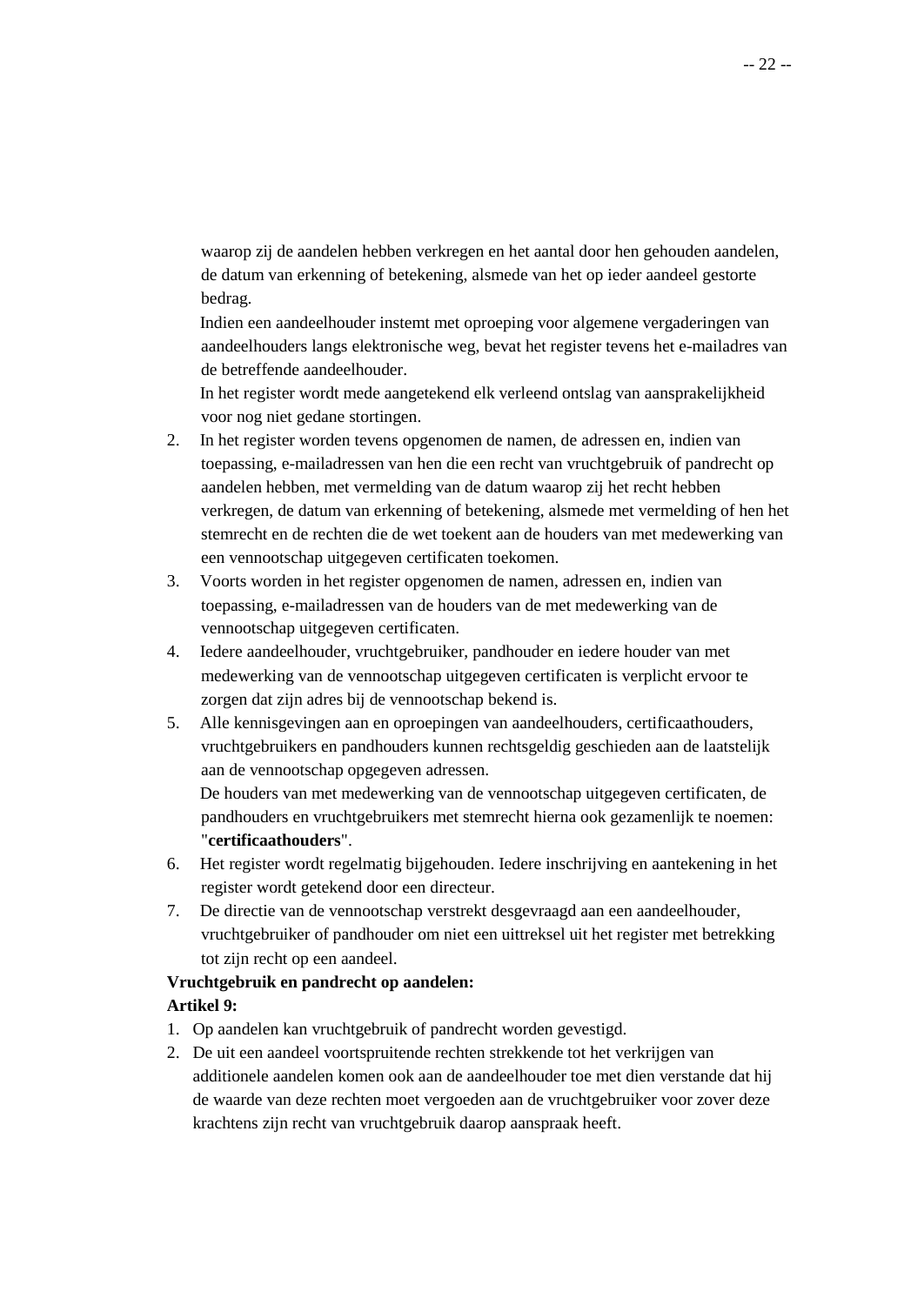- 3. De aandeelhouder heeft het stemrecht op aandelen waarop een vruchtgebruik of pandrecht is gevestigd.
- 4. In afwijking van het voorgaande lid, komt het stemrecht toe aan de vruchtgebruiker of pandhouder indien dit bij de vestiging van het recht van vruchtgebruik dan wel het pandrecht is bepaald.
- 5. Een aandeelhouder die geen stemrecht heeft en de vruchtgebruiker of pandhouder die stemrecht heeft, hebben de rechten die door de wet zijn toegekend aan de houders van met medewerking van de vennootschap uitgegeven certificaten van aandelen.
- 6. Een vruchtgebruiker of pandhouder die geen stemrecht heeft, heeft niet de rechten die door de wet zijn toegekend aan de houders van met medewerking van een vennootschap uitgegeven certificaten van aandelen.

# **Levering van aandelen of beperkte rechten op aandelen: Artikel 10:**

- 1. Voor de levering van een aandeel of de levering van een beperkt recht daarop is vereist een daartoe bestemde akte waarbij de betrokkenen partij zijn. Deze akte dient te worden verleden ten overstaan van een notaris met standplaats in Nederland.
- 2. De levering van een aandeel of de levering van een beperkt recht daarop overeenkomstig het bepaalde in het vorige lid werkt mede van rechtswege tegenover de vennootschap.

Behoudens in het geval dat de vennootschap zelf bij de rechtshandeling partij is, kunnen de aan het aandeel verbonden rechten eerst worden uitgeoefend nadat zij de rechtshandeling heeft erkend of de akte aan haar betekend is dan wel deze heeft erkend door inschrijving in het aandeelhoudersregister, een en ander met inachtneming van het bepaalde in artikel 2:86a en artikel 2:86b Burgerlijk Wetboek.

# **Gemeenschap:**

# **Artikel 11:**

Indien aandelen of daarvoor met medewerking van de vennootschap uitgegeven certificaten tot een gemeenschap behoren, kunnen de gezamenlijke deelgenoten zich slechts door een schriftelijk door hen daartoe aangewezen persoon tegenover de vennootschap doen vertegenwoordigen. De gezamenlijke deelgenoten kunnen ook meer dan één persoon aanwijzen. Indien de gemeenschap aandelen omvat, kunnen de gezamenlijke deelgenoten – mits eenstemmig – bij de aanwijzing of later bepalen dat, indien een deelgenoot dat verlangt, een zodanig aantal stemmen overeenkomstig zijn aanwijzing zal worden uitgebracht als overeenkomt met het gedeelte, waarvoor hij in gemeenschap is gerechtigd.

#### **Bestuur:**

# **Artikel 12:**

1. Het bestuur van de vennootschap is opgedragen aan een directie, bestaande uit een of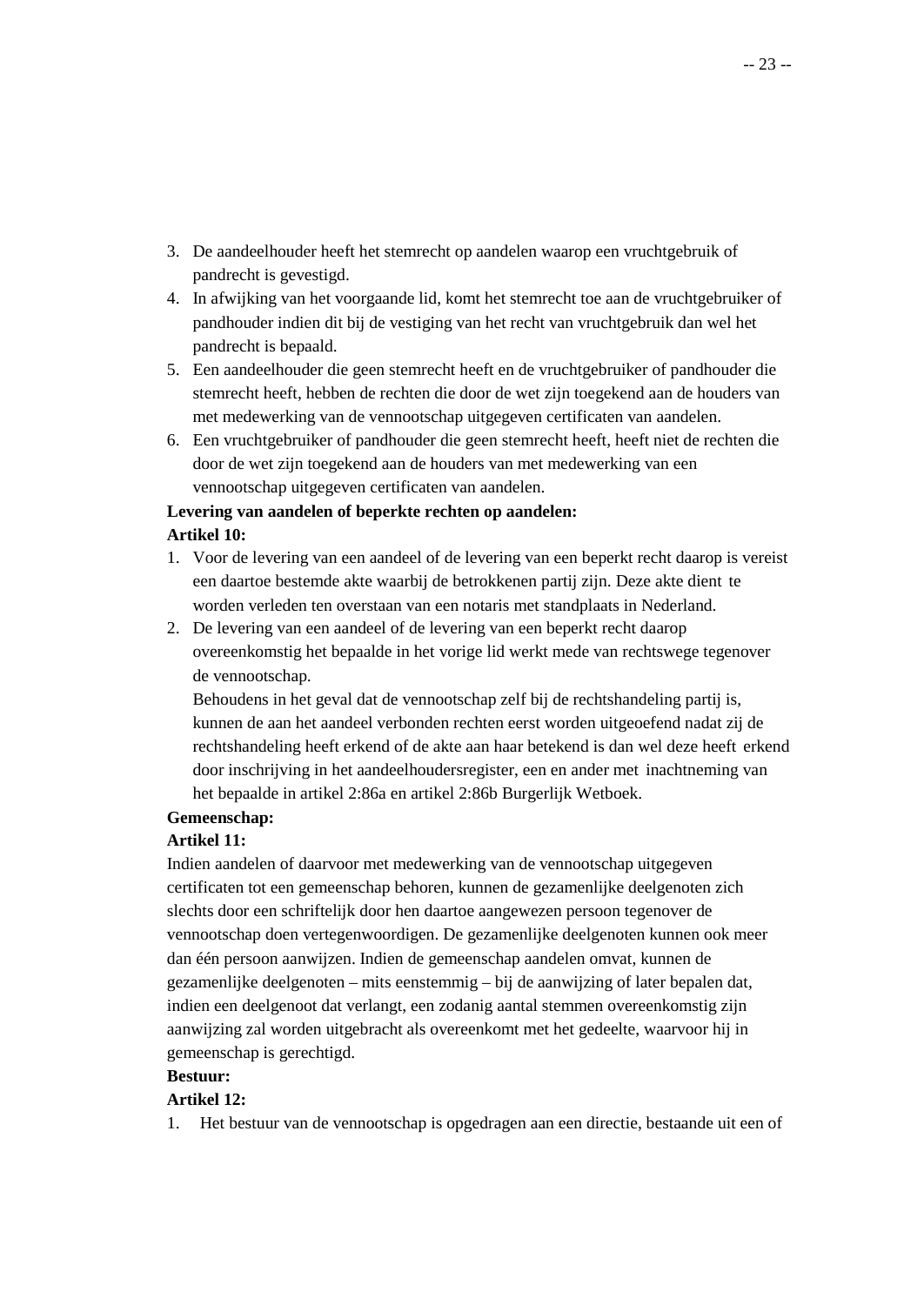meer directeuren.

Ook rechtspersonen kunnen als directeur worden benoemd.

- 2. Directeuren worden benoemd door de algemene vergadering van aandeelhouders.
- 3. De algemene vergadering van aandeelhouders stelt het aantal directeuren vast.
- 4. Directeuren kunnen te allen tijde door de algemene vergadering van aandeelhouders worden geschorst of ontslagen.
- 5. Indien, ingeval van schorsing van een directeur, de algemene vergadering van aandeelhouders niet binnen drie maanden tot zijn ontslag heeft besloten, eindigt de schorsing.
- 6. Een directeur wordt in de algemene vergadering waarin zijn schorsing of ontslag aan de orde komt in de gelegenheid gesteld zich te verantwoorden en zich daarbij door een raadsman te doen bijstaan.
- 7. De vennootschap heeft een beleid op het terrein van bezoldiging van de directie. Het beleid wordt vastgesteld door de algemene vergadering van aandeelhouders. In het bezoldigingsbeleid komen ten minste de in de artikelen 2:383c tot en met e Burgerlijk Wetboek omschreven onderwerpen aan de orde, voor zover deze de directie betreffen. Indien de vennootschap krachtens wettelijke bepalingen een ondernemingsraad heeft ingesteld, wordt het bezoldigingsbeleid schriftelijk en gelijktijdig met de aanbieding aan de algemene vergadering van aandeelhouders ter kennisgeving aan de ondernemingsraad aangeboden.
- 8. De bezoldiging van directeuren wordt met inachtneming van het bezoldigingsbeleid vastgesteld door de algemene vergadering van aandeelhouders.
- 9. Bij ontstentenis of belet van een directeur is de overblijvende directeur of zijn de overblijvende directeuren met het besturen van de vennootschap belast. Bij ontstentenis of belet van alle directeuren of van de enig directeur wordt de vennootschap tijdelijk bestuurd door een daartoe door de algemene vergadering van aandeelhouders aan te wijzen persoon.

# **Taak en bevoegdheden:**

#### **Artikel 13:**

- 1. Indien er meer dan één directeur is besluiten zij met volstrekte meerderheid van stemmen. Aan iedere directeur komt één stem toe. Indien de stemmen staken, beslist de algemene vergadering van aandeelhouders.
- 2. De directie vergadert zo dikwijls een directeur dit verlangt. De directie kan ook besluiten buiten een vergadering nemen mits dit schriftelijk geschiedt en alle directeuren zich voor het voorstel hebben uitgesproken.
- 3. Een directeur kan zich ter vergadering door een mededirecteur bij schriftelijke volmacht laten vertegenwoordigen.
- 4. Een gelijktijdige telefonische- of beeldverbinding met geluid tot stand gebracht tussen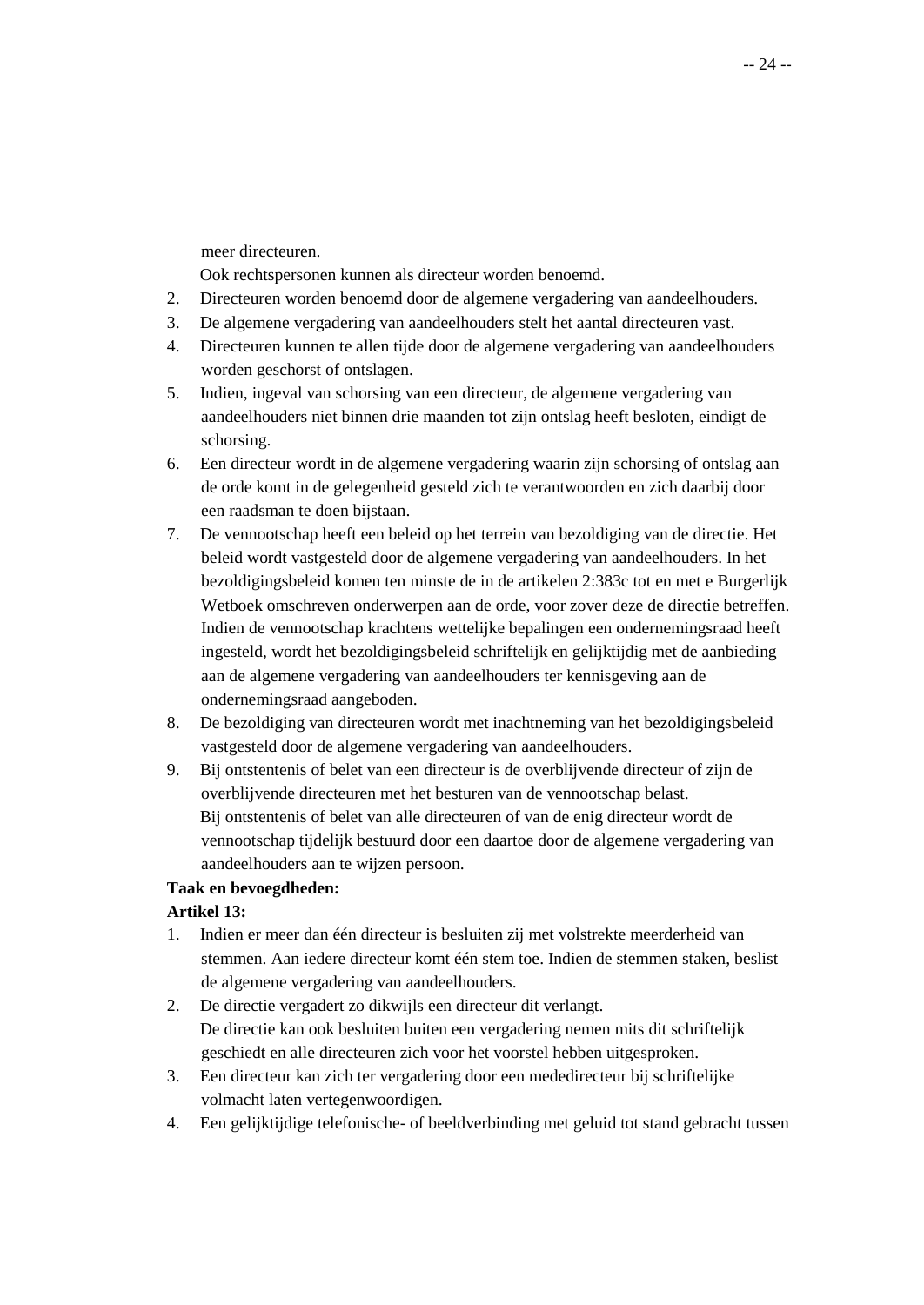alle directeuren, waar ter wereld zij ook zijn, wordt geacht gedurende het bestaan van deze verbinding een directievergadering te vormen tenzij een directeur zich daartegen verzet.

De door de voorzitter van de directie of, indien de directie geen voorzitter heeft aangewezen, de door een directeur gewaarmerkte notulen van het verhandelde vormen voldoende bewijs van het verhandelde en van het in acht nemen van alle noodzakelijke formaliteiten.

5. De directie kan een reglement opstellen waarin aangelegenheden haar intern betreffende worden geregeld.

Een dergelijk reglement mag niet in strijd zijn met het bepaalde in deze statuten. Voorts kunnen de directeuren, al dan niet bij reglement, hun werkzaamheden onderling verdelen.

- 6. Aan de goedkeuring van de algemene vergadering van aandeelhouders zijn onderworpen de besluiten van de directie omtrent een belangrijke verandering van de identiteit of het karakter van de vennootschap of de onderneming, waaronder in ieder geval wordt verstaan:
	- de overdracht van de onderneming of vrijwel de gehele onderneming aan een derde;
	- het aangaan of verbreken van duurzame samenwerking van de vennootschap of een dochtermaatschappij met een andere rechtspersoon of vennootschap dan wel als volledig aansprakelijk vennote in een commanditaire vennootschap of vennootschap onder firma, indien deze samenwerking of verbreking van ingrijpende betekenis is voor de vennootschap;
	- het nemen of afstoten van een deelneming in het kapitaal van de vennootschap ten waarde van ten minste een derde van het bedrag van de activa volgens de balans met toelichting of, indien de vennootschap een geconsolideerde balans opstelt, volgens de geconsolideerde balans met toelichting volgens de laatst vastgestelde jaarrekening van de vennootschap, door haar of een dochtermaatschappij.
- 7. In aanvulling op het bepaalde in het voorgaande lid, behoeft de directie de goedkeuring van de algemene vergadering van aandeelhouders voor zodanige besluiten als de algemene vergadering van aandeelhouders bij haar specifiek omschreven besluit zal hebben vastgesteld en aan de directie heeft medegedeeld.
- 8. Het ontbreken van de ingevolge de voorgaande leden van dit artikel vereiste goedkeuring tast de vertegenwoordigingsbevoegdheid van de directie of de directeuren niet aan.
- 9. De directie is verplicht de aanwijzingen van de algemene vergadering van aandeelhouders op te volgen omtrent de algemene lijnen van het te volgen financiële,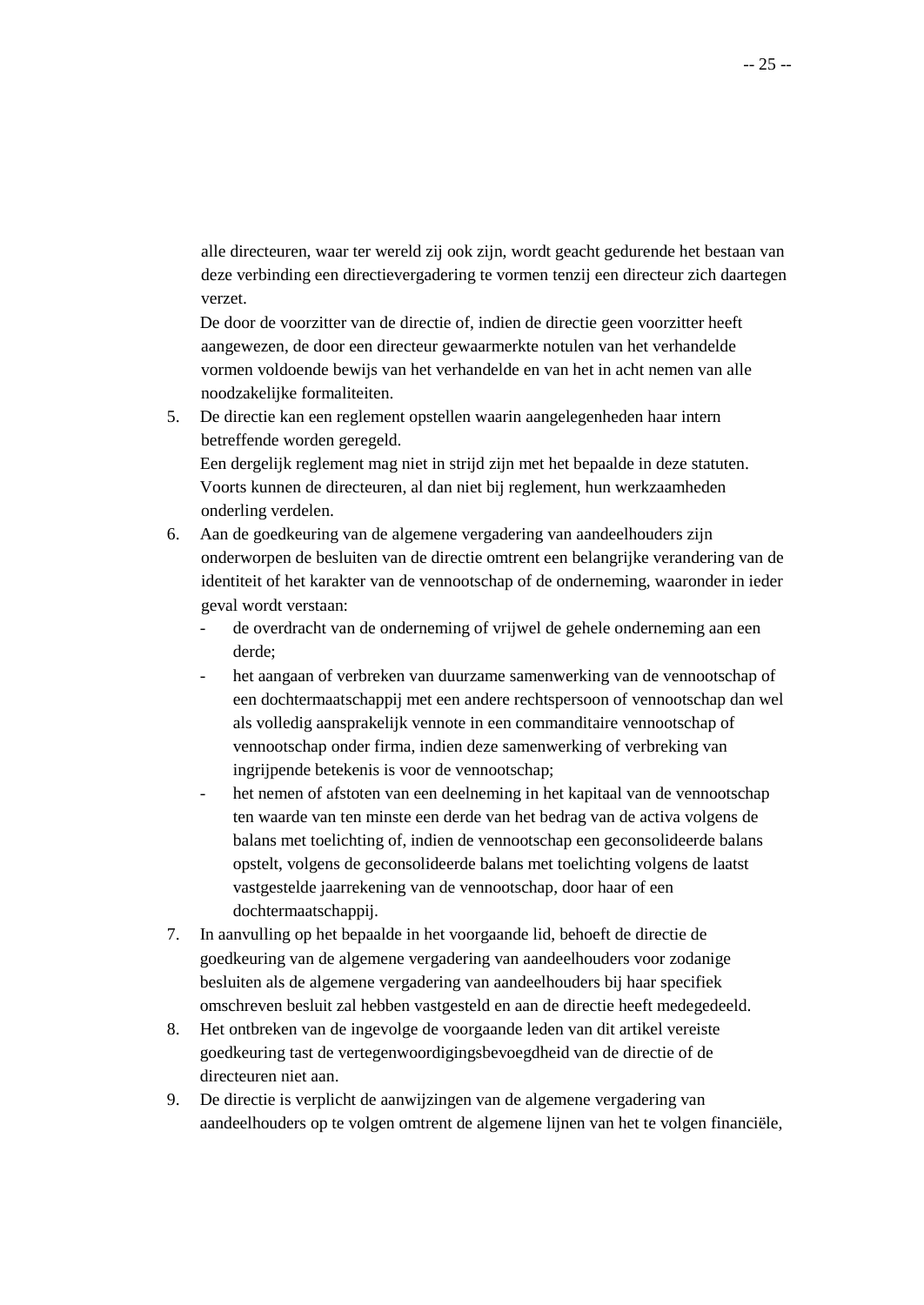sociale en economische beleid en van het personeelsbeleid in de vennootschap.

- 10. De directeuren hebben het recht de algemene vergaderingen van aandeelhouders bij te wonen; zij hebben in deze vergaderingen een adviserende stem.
- 11. De directie is niet bevoegd zonder opdracht van de algemene vergadering van aandeelhouders aangifte te doen tot faillietverklaring van de vennootschap.

#### **Vertegenwoordiging:**

### **Artikel 14:**

- 1. De directie vertegenwoordigt de vennootschap. De vennootschap kan tevens vertegenwoordigd worden door twee gezamenlijk handelende directeuren.
- 2. Ingeval de vennootschap met een of meer directeuren een tegenstrijdig belang heeft, kan de vennootschap niettemin door die directeur(en) rechtsgeldig worden vertegenwoordigd, met inachtneming van het bepaalde in lid 1. De algemene vergadering van aandeelhouders is steeds bevoegd een of meer andere personen, waaronder begrepen de directeur ten aanzien van wie het tegenstrijdig belang bestaat, daartoe aan te wijzen.
- 3. De vennootschap kan eveneens worden vertegenwoordigd door een of meer procuratiehouders, met inachtneming van de hun daartoe door de directie verleende bevoegdheid. Deze volmacht dient schriftelijk te worden verleend en te worden ingeschreven in het Handelsregister. Hun titulatuur wordt door de directie bepaald.
- 4. Rechtshandelingen van de vennootschap jegens de houder van alle aandelen in het kapitaal van de vennootschap of jegens een deelgenoot in een geregistreerd partnerschaps- of huwelijksgemeenschap waartoe alle aandelen in het kapitaal van de vennootschap behoren, waarbij de vennootschap wordt vertegenwoordigd door deze aandeelhouder of door een van de deelgenoten, worden schriftelijk vastgelegd. Voor de toepassing van de vorige zin worden aandelen, gehouden door de vennootschap of haar dochtermaatschappijen niet meegeteld. Indien de eerste zin niet in acht is genomen, kan de rechtshandeling ten behoeve van de vennootschap worden vernietigd.
- 5. Het voorgaande lid is niet van toepassing op rechtshandelingen die onder de bedongen voorwaarden tot de gewone bedrijfsuitoefening van de vennootschap behoren.

#### **Boekjaar, jaarrekening en jaarverslag:**

#### **Artikel 15:**

- 1. Het boekjaar van de vennootschap loopt van één januari tot en met eenendertig december van ieder jaar.
- 2. De directie sluit jaarlijks per de laatste dag van elk boekjaar de boeken van de vennootschap af en maakt daaruit binnen vijf maanden - behoudens verlenging van deze termijn met ten hoogste zes maanden door de algemene vergadering van aandeelhouders op grond van bijzondere omstandigheden - een jaarrekening op,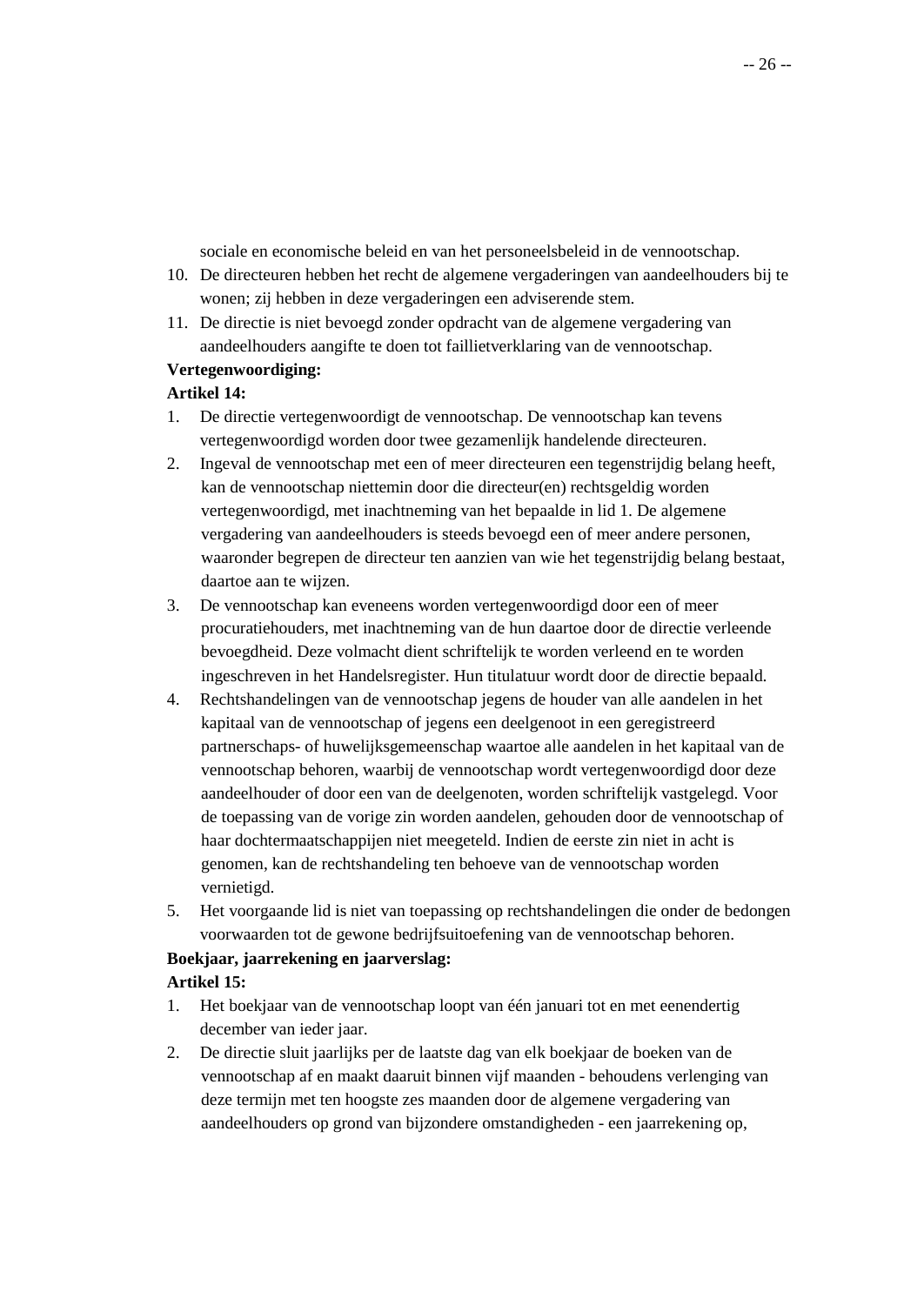bestaande uit een balans, een winst- en verliesrekening en een toelichting en legt binnen deze termijn deze stukken voor de aandeelhouders ter inzage ten kantore van de vennootschap. Binnen deze termijn legt de directie ook het jaarverslag over. De jaarrekening wordt ondertekend door alle directeuren; indien enige ondertekening ontbreekt, dan wordt daarvan, onder opgave van de reden, melding gemaakt op de jaarrekening.

- 3. De vennootschap zorgt dat de opgemaakte jaarrekening, het jaarverslag en de krachtens artikel 2:392 lid 1 Burgerlijk Wetboek toe te voegen gegevens vanaf de oproep tot de algemene vergadering van aandeelhouders, bestemd tot hun behandeling, te harer kantore aanwezig zijn. De aandeelhouders en certificaathouders kunnen deze stukken aldaar inzien en er kosteloos een afschrift van verkrijgen.
- 4. Het in de leden 2 en 3 van dit artikel bepaalde omtrent het jaarverslag en de krachtens artikel 2:392 lid 1 Burgerlijk Wetboek toe te voegen gegevens blijft buiten toepassing, indien artikel 2:403 Burgerlijk Wetboek voor de vennootschap geldt, dan wel indien als gevolg van de omvang van het bedrijf van de vennootschap de vrijstelling van artikel 2:396 lid 7 Burgerlijk Wetboek voor de vennootschap geldt.
- 5. De algemene vergadering van aandeelhouders stelt de jaarrekening vast. De jaarrekening wordt niet vastgesteld indien de algemene vergadering van aandeelhouders geen kennis heeft kunnen nemen van de in lid 6 bedoelde accountantsverklaring, tenzij onder de overige gegevens een wettige grond wordt medegedeeld waarom de verklaring ontbreekt.
- 6. De algemene vergadering van aandeelhouders is bevoegd en indien zulks wettelijk is voorgeschreven verplicht - een accountant als bedoeld in artikel 2:393 Burgerlijk Wetboek opdracht te verlenen teneinde de door de directie opgemaakte jaarrekening te onderzoeken, daarover verslag uit te brengen aan de directie en een verklaring af te leggen.
- 7. Indien de algemene vergadering van aandeelhouders nalatig is met het verlenen van een opdracht aan een accountant als bedoeld in lid 6 van dit artikel, geschiedt het verlenen van deze opdracht door de directie.
- 8. De opdracht kan te allen tijde worden ingetrokken door de algemene vergadering van aandeelhouders en het orgaan dat de opdracht heeft verleend.

# **Winstbestemming:**

# **Artikel 16:**

- 1. Onder winst wordt verstaan het batig saldo van de vastgestelde winst- en verliesrekening.
- 2. De winst van de vennootschap staat ter beschikking van de algemene vergadering van aandeelhouders. Bij staking van stemmen over uitkering of reservering van winst wordt de winst waarop het voorstel betrekking heeft, gereserveerd.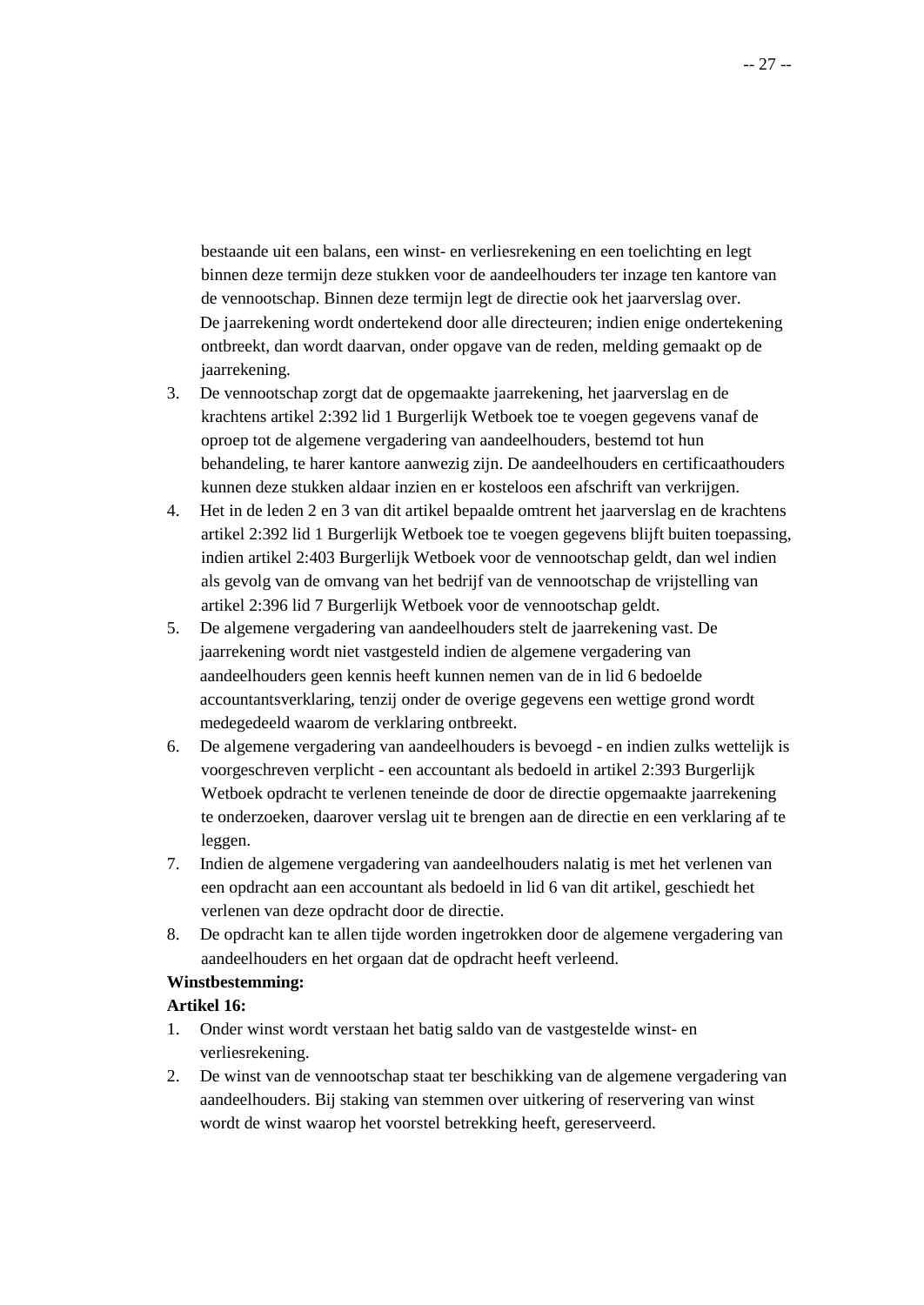Op aandelen in het kapitaal van de vennootschap wordt ten behoeve van de vennootschap geen winstuitkering gedaan.

- 3. Uitkering van winst geschiedt na de vaststelling van de jaarrekening waaruit blijkt dat zij geoorloofd is en met inachtneming van het bepaalde in lid 7.
- 4. Bij de berekening van het winstbedrag dat op ieder aandeel zal worden uitgekeerd komt slechts het bedrag van de verplichte stortingen op het nominale bedrag van de aandelen in aanmerking.
- 5. De directie kan, op voorstel van de algemene vergadering van aandeelhouders, met inachtneming van het bepaalde in lid 7, uit de nog niet vastgestelde winst interim dividend uitkeren.
- 6. De algemene vergadering van aandeelhouders kan met inachtneming van het bepaalde in lid 7, besluiten tot uitkeringen ten laste van een reserve die niet krachtens de wet moet worden aangehouden.
- 7. De vennootschap kan aan de aandeelhouders slechts uitkeringen doen, voor zover het eigen vermogen groter is dan het gestorte en opgevraagde deel van het kapitaal, vermeerderd met de reserves die krachtens de wet moeten worden aangehouden.
- 8. De vordering tot uitbetaling van een uitkering verjaart na vijf jaar, te rekenen vanaf de dag waarop bedoelde uitkering betaalbaar wordt gesteld.

# **Algemene vergaderingen van aandeelhouders:**

# **Artikel 17:**

- 1. Jaarlijks wordt ten minste één algemene vergadering van aandeelhouders gehouden en wel binnen zes maanden na afloop van het boekjaar - behoudens ingeval uitstel voor het opmaken van de jaarrekening is verleend - welke onder meer bestemd is tot:
	- a. de behandeling van de jaarrekening en, voor zover door de wet voorgeschreven, van het jaarverslag en de overige gegevens als bedoeld in artikel 2:392 Burgerlijk Wetboek;
	- b. het vaststellen van de jaarrekening;
	- c. het verlenen van een eventuele décharge aan de directeur(en);
	- d. het vaststellen van de winstbestemming;
	- e. het verrichten van al hetgeen de wet overigens voorschrijft.

Indien er uitstel voor het opmaken van de jaarrekening is verleend, zullen de onderwerpen genoemd in de vorige zin behandeld worden in een algemene vergadering van aandeelhouders welke niet later dan een maand na de datum tot waarna het uitstel is verleend dient te worden gehouden.

- 2. Bovendien wordt een algemene vergadering van aandeelhouders gehouden zo dikwijls de directie of een directeur dit nodig acht, onverminderd het bepaalde in het volgende lid.
- 3. De directie is verplicht een algemene vergadering bijeen te roepen, indien één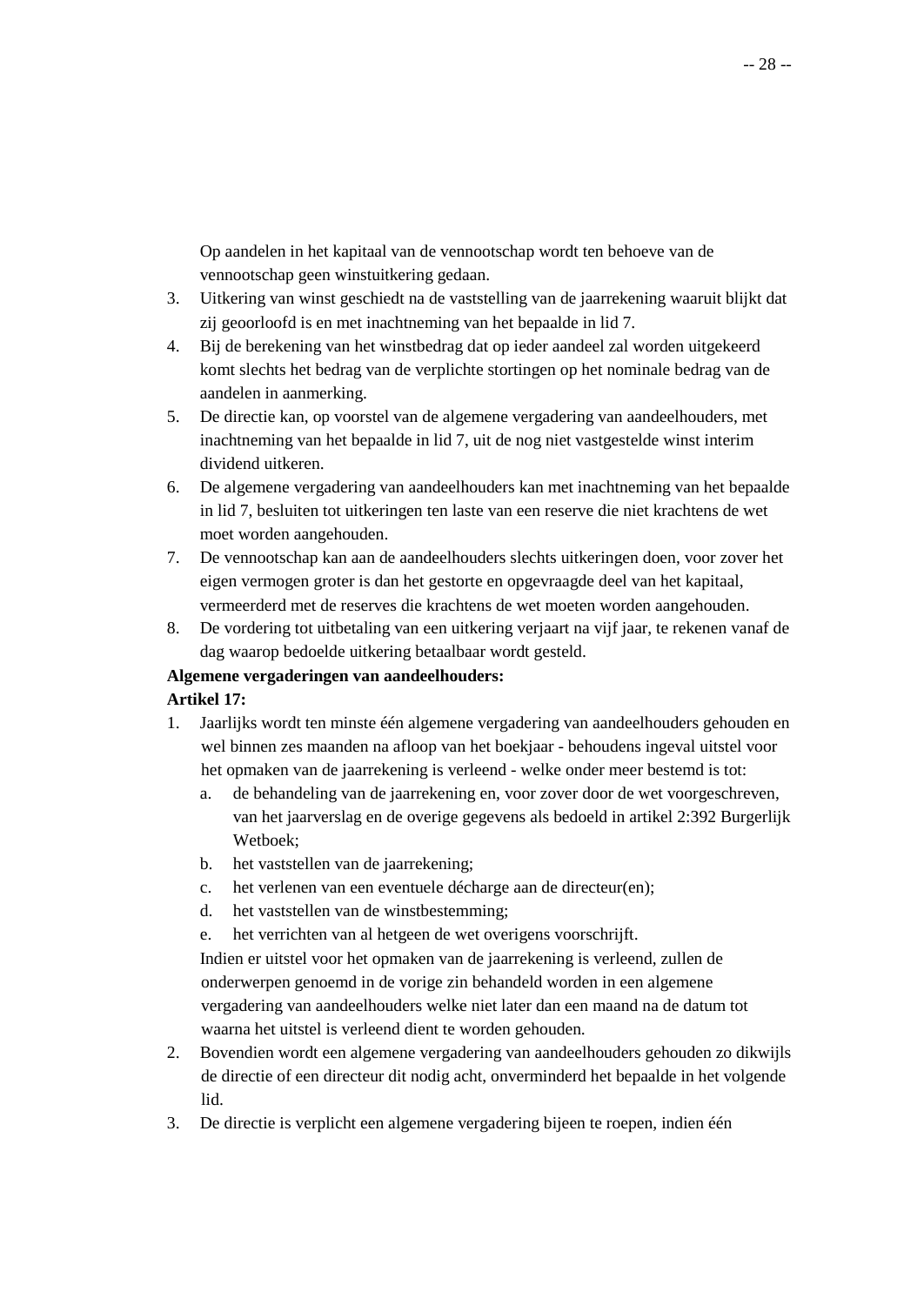directeur of één of meer personen, gerechtigd tot het gezamenlijk uit brengen van ten minste tien procent (10%) van het totaal aantal stemmen dat kan worden uitgebracht, haar dit schriftelijk, waaronder begrepen elektronisch, onder nauwkeurige opgave van de te behandelen onderwerpen verzoeken.

Indien alsdan de directie in gebreke blijft een vergadering bijeen te roepen, zodanig dat deze binnen vier weken na ontvangst van bedoeld verzoek wordt gehouden, is ieder van de verzoekers zelf tot de bijeenroeping bevoegd met inachtneming van het daaromtrent in deze statuten bepaalde.

Voor de toepassing van dit lid worden certificaathouders met aandeelhouders gelijk gesteld.

- 4. De oproeping van aandeelhouders en certificaathouders tot de algemene vergadering van aandeelhouders moet uiterlijk geschieden door of namens de directie op de vijftiende dag voor de vergadering, per oproepingsbrief, met vermelding van de punten van behandeling. Indien een aandeelhouder alsmede een certificaathouder hiermee instemt, kan de oproeping geschieden door een langs elektronische weg toegezonden leesbaar en reproduceerbaar bericht aan het adres dat door hem voor dit doel aan de vennootschap bekend is gemaakt.
- 5. Niettemin kunnen door de algemene vergadering van aandeelhouders besluiten worden genomen indien geen oproeping conform lid 4 plaats vond, of het betreffende punt niet bij de oproeping werd vermeld, mits het gehele geplaatste kapitaal en alle certificaathouders op de vergadering zijn vertegenwoordigd en het besluit met algemene stemmen wordt genomen.
- 6. Een onderwerp, waarvan de behandeling schriftelijk, waaronder ook begrepen elektronisch, is verzocht door een of meer aandeelhouders die alleen of gezamenlijk ten minste één procent (1%) van het geplaatste kapitaal van de vennootschap vertegenwoordigen, wordt opgenomen in de oproeping of op dezelfde wijze aangekondigd indien de vennootschap het verzoek niet later dan op de zestigste dag voor die van de vergadering heeft ontvangen en mits geen zwaarwichtig belang van de vennootschap zich daartegen verzet.

Voor de toepassing van dit lid, worden certificaathouders met aandeelhouders gelijkgesteld.

- 7. De algemene vergaderingen van aandeelhouders worden gehouden in de plaats waar de vennootschap statutair is gevestigd. Zij kunnen elders worden gehouden, indien het gehele geplaatste kapitaal en alle certificaathouders ter vergadering vertegenwoordigd zijn.
- 8. De algemene vergadering wordt geleid door de voorzitter van de directie en, indien de directie geen voorzitter heeft aangewezen of de voorzitter niet ter vergadering aanwezig is, door de oudste in functie ter vergadering aanwezige directeur.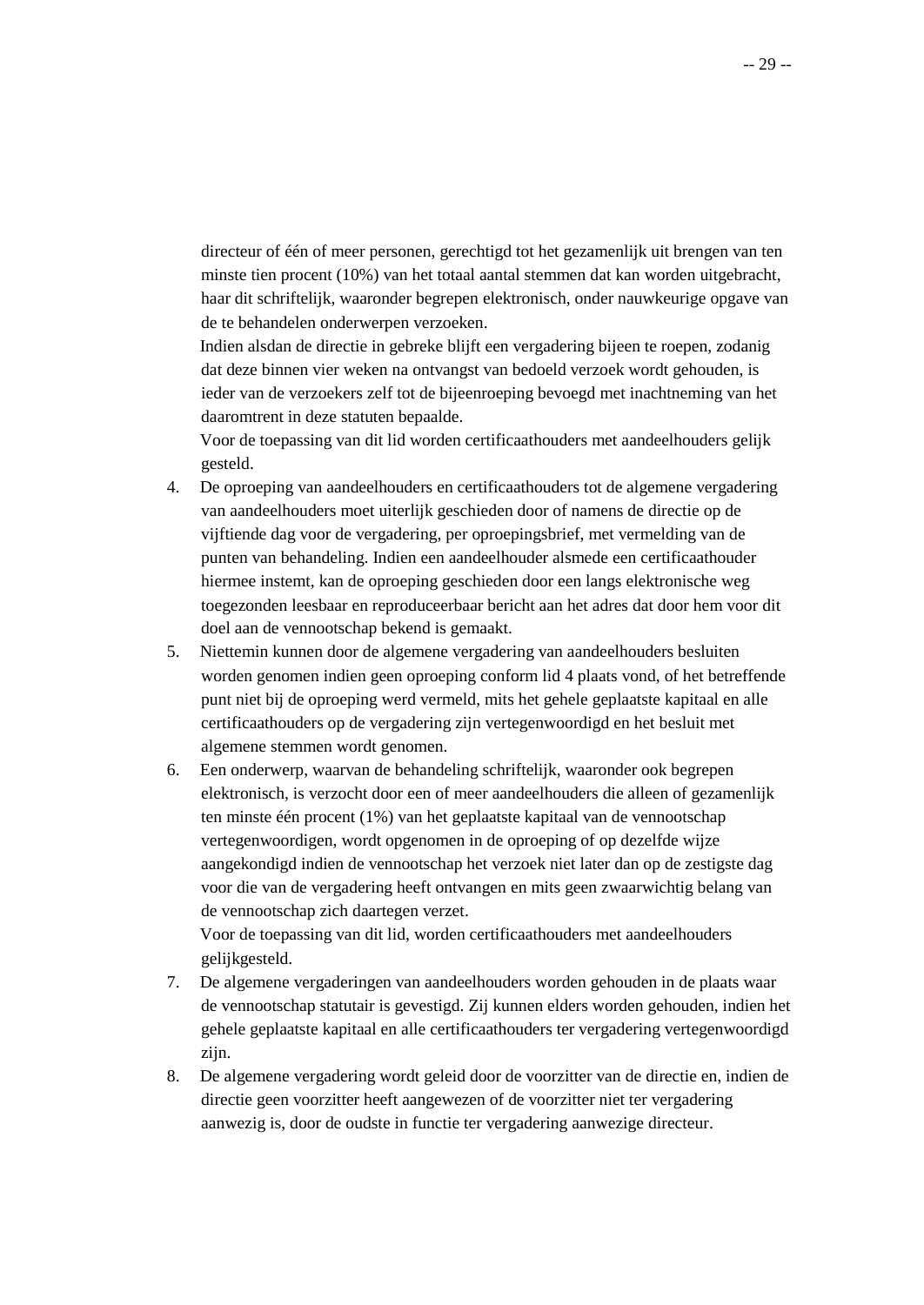Is geen van de directeuren ter vergadering aanwezig dan voorziet de vergadering zelf in haar leiding.

- 9. De voorzitter wijst één van de aanwezigen aan voor het houden van de notulen en stelt met deze secretaris de notulen vast, ten blijke waarvan hij deze met de secretaris tekent. De notulen dienen in een notulenregister te worden opgenomen. Indien van het verhandelde ter vergadering een notarieel proces-verbaal wordt opgemaakt, behoeven notulen niet te worden gehouden en is ondertekening van het proces-verbaal door de notaris voldoende.
- 10. Iedere aandeelhouder en iedere certificaathouder is gerechtigd de algemene vergadering van aandeelhouders bij te wonen en daarin het woord te voeren. Iedere aandeelhouder, pandhouder en vruchtgebruiker met stemrecht is gerechtigd op de algemene vergadering van aandeelhouders het stemrecht uit te oefenen.
- 11. Aandeelhouders en certificaathouders kunnen zich in de algemene vergadering van aandeelhouders bij schriftelijke volmacht (waaronder ook begrepen per elektronische volmacht) doen vertegenwoordigen.
- 12. Iedere aandeelhouder is tevens bevoegd om, in persoon of bij een schriftelijk gevolmachtigde (waaronder ook begrepen per elektronische volmacht) door middel van een elektronisch communicatiemiddel aan de algemene vergadering van aandeelhouders deel te nemen daarin het woord te voeren en het stemrecht uit te oefenen, zulks onder door de directie te stellen voorwaarden. De oproeping tot de algemene vergadering van aandeelhouders dient de betreffende voorwaarden te vermelden.
- 13. Voor de toepassing van het bepaalde in lid 12 is vereist dat de aandeelhouder via het elektronisch communicatiemiddel kan worden geïdentificeerd, rechtstreeks kan kennisnemen van de verhandelingen ter vergadering en het stemrecht kan uitoefenen. Bovendien is vereist dat de aandeelhouder via het elektronische communicatiemiddel kan deelnemen aan de beraadslaging.
- 14. Lid 12 en 13 zijn van overeenkomstige toepassing op de rechten van certificaathouders.
- 15. Stemmen voor een algemene vergadering van aandeelhouders die via een elektronisch communicatiemiddel voorafgaand aan de algemene vergadering van aandeelhouders worden uitgebracht, worden gelijk gesteld met stemmen die tijdens de vergadering zijn uitgebracht. Dit kan niet eerder dan op de dertigste dag voor die van de vergadering. Aldus uitgebrachte stemmen worden geacht geldig te zijn onverminderd enige overdracht van de betreffende aandelen nadien. De directie stelt de voorwaarden vast waaronder stemmen voorafgaande aan de vergadering dient te geschieden en vermeld deze in de oproeping.
- 16. Voor de toepassing van lid 15 hebben als stemgerechtigden te gelden zij die op een bij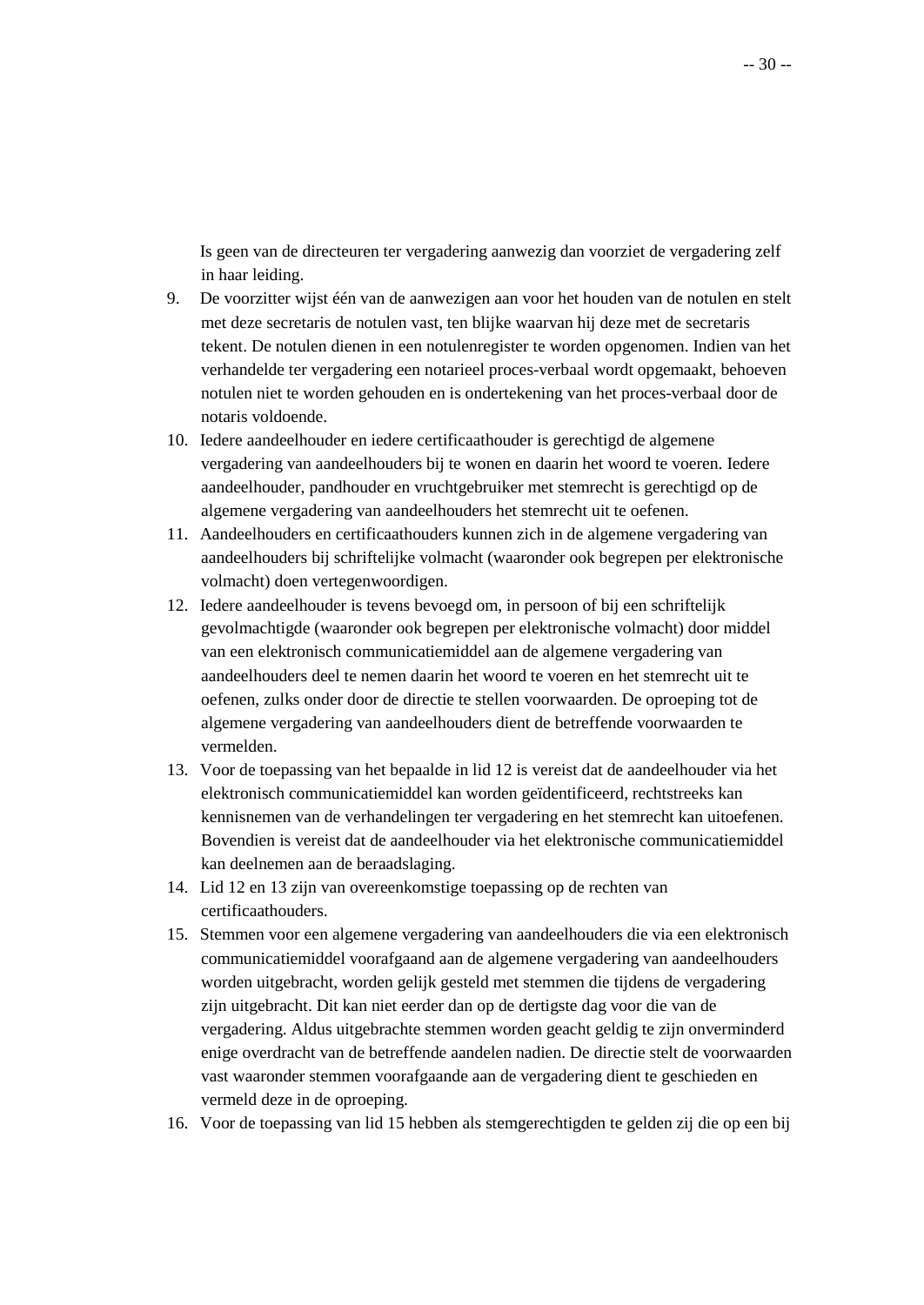de oproeping van een algemene vergadering van aandeelhouders te bepalen tijdstip die rechten hebben en als zodanig zijn ingeschreven in een door de directie aangewezen register, ongeacht wie ten tijde van de algemene vergadering van aandeelhouders de rechthebbenden op de aandelen zijn. De uiterste dag van de registratie kan niet eerder dan op de dertigste dag voor die van de vergadering worden gesteld.

- 17. Bij de oproeping wordt de dag van de registratie vermeld, alsmede de wijze waarop de stem- of vergadergerechtigden zich kunnen laten registreren en de wijze waarop zij hun rechten kunnen uitoefenen.
- 18. Besluiten van de algemene vergadering van aandeelhouders kunnen in plaats van in een vergadering ook schriftelijk worden genomen, mits met algemene stemmen van alle tot stemmen bevoegde aandeelhouders en mits alle directeuren in de gelegenheid zijn gesteld over het voorstel advies uit te brengen. Onder schriftelijk wordt tevens verstaan per telefax alsmede langs elektronische weg. De directie kan nadere voorwaarden stellen aan besluitvorming langs elektronische weg. Een dergelijk genomen besluit heeft dezelfde rechtskracht als een besluit genomen

met algemene stemmen in een vergadering waarin het gehele geplaatste kapitaal is vertegenwoordigd.

Deze wijze van besluitvorming is niet mogelijk indien er certificaathouders zijn.

# **Artikel 18:**

- 1. Voor zover niet anders bepaald in de wet of deze statuten, worden alle besluiten van de algemene vergadering van aandeelhouders genomen met een volstrekte meerderheid van stemmen.
- 2. Elk aandeel geeft recht op één stem. Voor een aandeel dat toebehoort aan de vennootschap of aan een dochtermaatschappij kan in de algemene vergadering van aandeelhouders geen stem worden uitgebracht; zulks kan evenmin voor een aandeel waarvan de vennootschap of een dochtermaatschappij certificaten houdt. Vruchtgebruikers en pandhouders van aandelen die aan de vennootschap en haar dochtermaatschappijen toebehoren zijn evenwel niet van hun stemrecht uitgesloten indien het recht van vruchtgebruik of pandrecht is gevestigd, voordat het aandeel aan de vennootschap of een dochtermaatschappij toebehoorde. De vennootschap of een dochtermaatschappij daarvan kan geen stem uitbrengen voor aandelen waarop zij een recht van vruchtgebruik of een pandrecht heeft.
- 3. Bij de vaststelling of een bepaald gedeelte van het kapitaal vertegenwoordigd is dan wel of een meerderheid een bepaald gedeelte van het kapitaal vertegenwoordigt, wordt het kapitaal verminderd met het bedrag van de aandelen waarop geen stem kan worden uitgebracht.
- 4. Blanco stemmen en ongeldige stemmen worden geacht niet te zijn uitgebracht.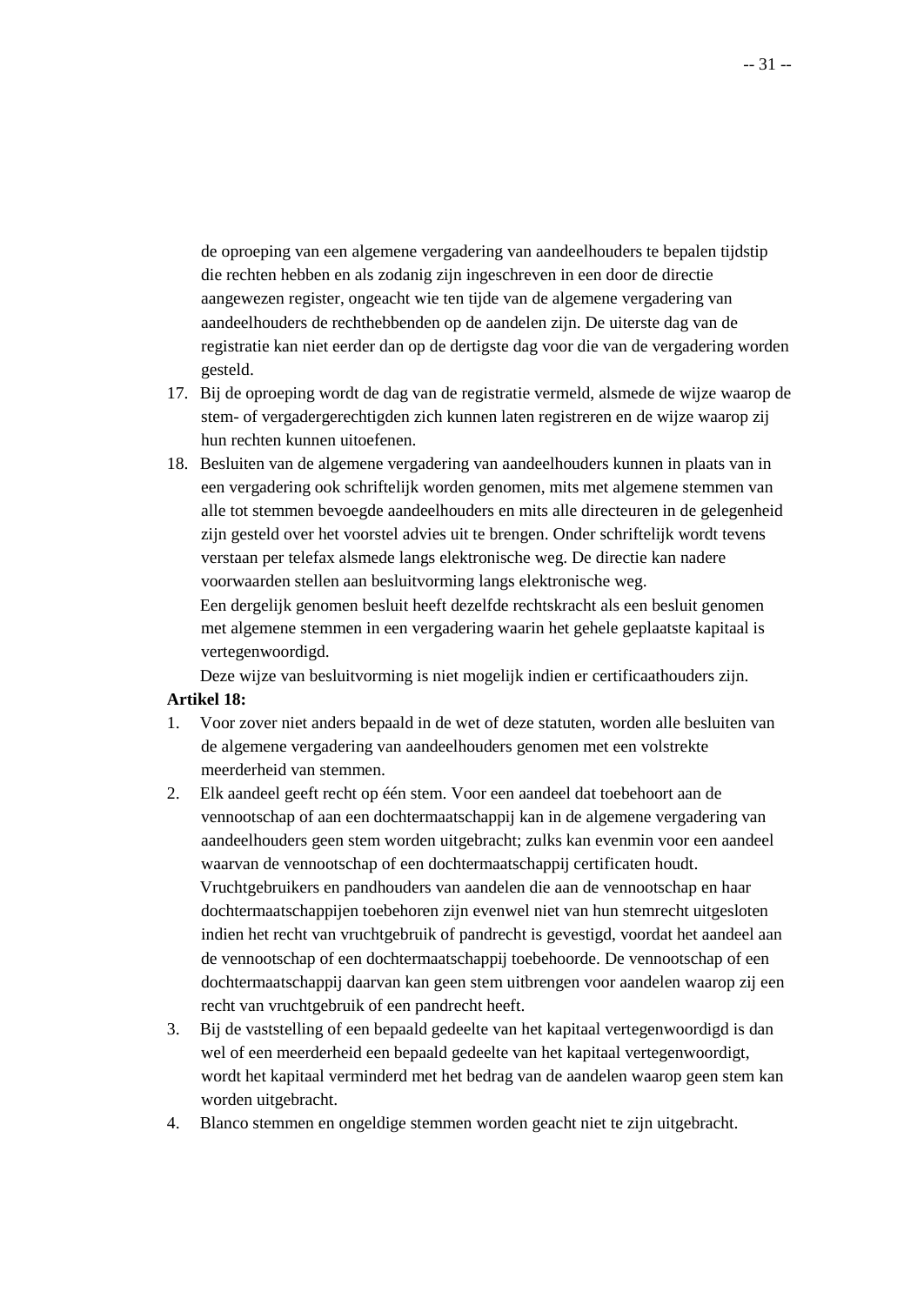5. Het oordeel van de voorzitter omtrent de uitslag van een stemming is doorslaggevend. Hetzelfde geldt voor de inhoud van een genomen besluit, voor zover gestemd werd over een niet schriftelijk vastgelegd voorstel. Wordt echter onmiddellijk na het uitspreken van het in de voorgaande zin bedoelde oordeel de juistheid daarvan betwist, dan vindt een nieuwe stemming plaats, wanneer de meerderheid van de algemene vergadering van aandeelhouders of, indien de oorspronkelijke stemming niet hoofdelijk of schriftelijk geschiedde, één stemgerechtigde aanwezige dit verlangt.

Door deze nieuwe stemming vervallen de rechtsgevolgen van de oorspronkelijke stemming.

- 6. Staken de stemmen omtrent een voorstel over zaken, dan komt geen besluit tot stand. Één of meer aandeelhouders of andere stemgerechtigden vertegenwoordigende ten minste vijftig procent (50%) van het geplaatste kapitaal hebben het recht om binnen tien dagen na de dag van de vergadering, waarin de stemmen hebben gestaakt, aan het Nederlands Arbitrage Instituut te verzoeken een adviseur te benoemen, teneinde een beslissing over het betreffende voorstel te nemen. De beslissing van de adviseur geldt alsdan als een besluit van de algemene vergadering van aandeelhouders.
- 7. Staken de stemmen bij verkiezing van personen, dan beslist het lot.
- 8. De directie houdt van de genomen besluiten aantekening. De aantekeningen liggen op het kantoor van de vennootschap ter inzage van de aandeelhouders en certificaathouders. Aan iedere aandeelhouder en certificaathouder wordt desgevraagd afschrift of uittreksel van deze aantekeningen verstrekt tegen ten hoogste de kostprijs.

# **Statutenwijziging en ontbinding:**

# **Artikel 19:**

- 1. De algemene vergadering van aandeelhouders kan besluiten de statuten te wijzigen of de vennootschap te ontbinden.
- 2. Een voorstel tot wijziging van de statuten dient bij de oproeping tot de algemene vergadering van aandeelhouders te worden vermeld; de aandeelhouders en certificaathouders kunnen desgewenst kosteloos een afschrift van het voorstel waarin de voorgedragen wijziging woordelijk is opgenomen van de vennootschap verkrijgen. Het voorstel tot wijziging van de statuten dient op het kantoor van de vennootschap woordelijk te zijn neergelegd vanaf de dag van oproep tot na afloop van de vergadering.
- 3. Na een besluit tot ontbinding van de vennootschap blijven deze statuten voor zoveel mogelijk gedurende de liquidatie van kracht.
- 4. Liquidatie van de vennootschap geschiedt door de directie, tenzij de algemene vergadering van aandeelhouders anders bepaalt.
- 5. Hetgeen na voldoening van alle schulden van de vennootschap van haar vermogen